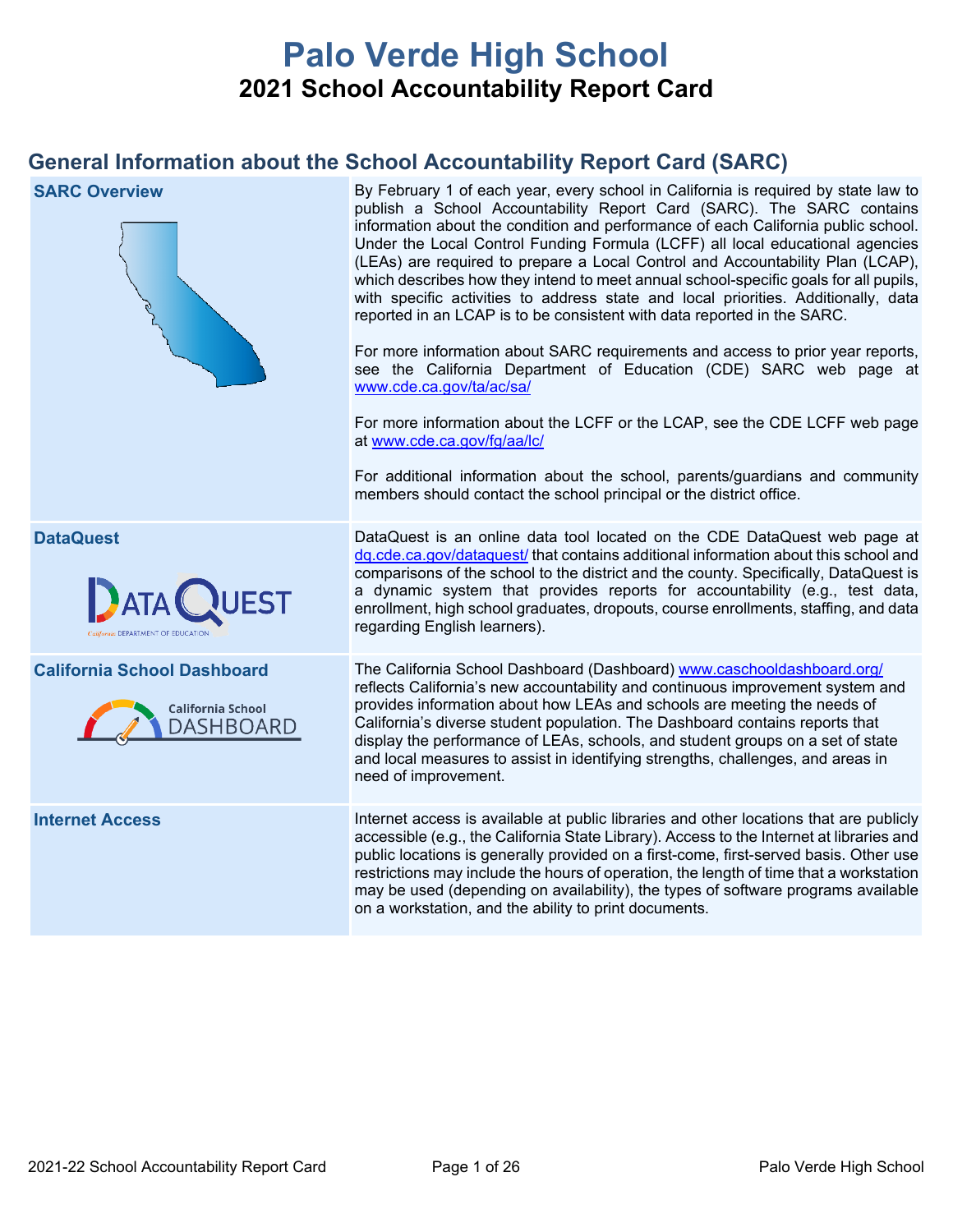### **2021-22 School Contact Information**

| <b>School Name</b>                                 | Palo Verde High School      |  |  |  |
|----------------------------------------------------|-----------------------------|--|--|--|
| <b>Street</b>                                      | 667 North Lovekin Boulevard |  |  |  |
| City, State, Zip                                   | <b>Blythe, CA 92225</b>     |  |  |  |
| <b>Phone Number</b>                                | (760) 922-7148              |  |  |  |
| Principal                                          | Rachel Angel                |  |  |  |
| <b>Email Address</b>                               | rangel@pvusd.us             |  |  |  |
| <b>School Website</b>                              | pvhs.pvusd.us               |  |  |  |
| County-District-School (CDS) Code 33-67181-3335759 |                             |  |  |  |

### **2021-22 District Contact Information**

| <b>District Name</b>            | Palo Verde Unified School District |  |  |  |
|---------------------------------|------------------------------------|--|--|--|
| <b>Phone Number</b>             | (760) 922-4164                     |  |  |  |
| Superintendent                  | Tracie Kern                        |  |  |  |
| <b>Email Address</b>            | tracie.kern@pvusd.us               |  |  |  |
| <b>District Website Address</b> | www.pvusd.us                       |  |  |  |

### **2021-22 School Overview**

School Mission Statement

The learning community of Palo Verde High School will ensure ALL students are college/career ready not only academically but by learning to persevere, viewing everyone with respect, having a purpose driven life, and serving their school and community.

District Mission Statement

Our mission is to enrich, empower and enhance our students' lives through education.

District Vision Statement

Palo Verde Unified School District will constantly seek to improve its culture of academic excellence.

We expect every student to read, write and calculate competently.

We expect every teacher to apply consistent standards, evaluate student performance accurately, and coach students with diligence and compassion.

We expect every parent, student and teacher to support the mutual quest for excellence.

Educational progress can never happen without truth as its foundation, and it is to the wonderful truth of student potential and the challenging truth of student performance that we are unalterably committed.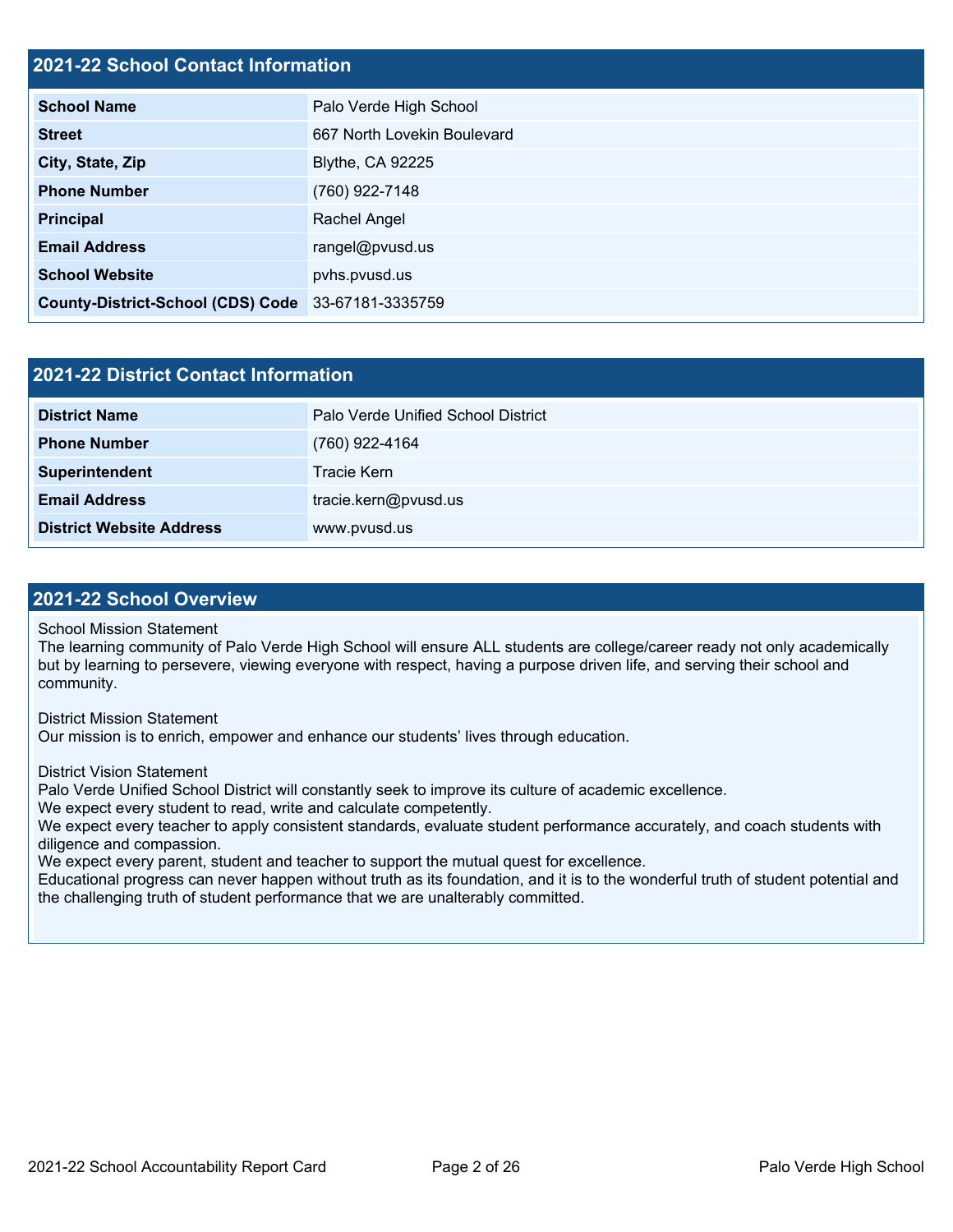## **About this School**

2021-22 Student Enrollment by Grade Level

| 2020-21 Student Enrollment by Grade Level |                           |  |  |  |  |
|-------------------------------------------|---------------------------|--|--|--|--|
| <b>Grade Level</b>                        | <b>Number of Students</b> |  |  |  |  |
| Grade 9                                   | 240                       |  |  |  |  |
| Grade 10                                  | 234                       |  |  |  |  |
| Grade 11                                  | 180                       |  |  |  |  |
| Grade 12                                  | 200                       |  |  |  |  |
| <b>Total Enrollment</b>                   | 854                       |  |  |  |  |

### **2020-21 Student Enrollment by Student Group**

| <b>Student Group</b>                   | <b>Percent of Total Enrollment</b> |
|----------------------------------------|------------------------------------|
| <b>Female</b>                          | 46.8                               |
| <b>Male</b>                            | 53.2                               |
| American Indian or Alaska Native       | 0.6                                |
| <b>Asian</b>                           | 0.5                                |
| <b>Black or African American</b>       | 7.1                                |
| <b>Filipino</b>                        | 0.5                                |
| <b>Hispanic or Latino</b>              | 71.8                               |
| <b>Two or More Races</b>               | 1.1                                |
| <b>White</b>                           | 17.8                               |
| <b>English Learners</b>                | 7.6                                |
| <b>Foster Youth</b>                    | 0.1                                |
| <b>Homeless</b>                        | 0.2                                |
| <b>Socioeconomically Disadvantaged</b> | 62.9                               |
| <b>Students with Disabilities</b>      | 14.4                               |

**A. Conditions of Learning State Priority: Basic**

The SARC provides the following information relevant to the State priority: Basic (Priority 1):

- Degree to which teachers are appropriately assigned and fully credentialed in the subject area and for the pupils they are teaching;
- Pupils have access to standards-aligned instructional materials; and
- School facilities are maintained in good repair

Note: For more information refer to the Updated Teacher Equity Definitions web page at <https://www.cde.ca.gov/pd/ee/teacherequitydefinitions.asp>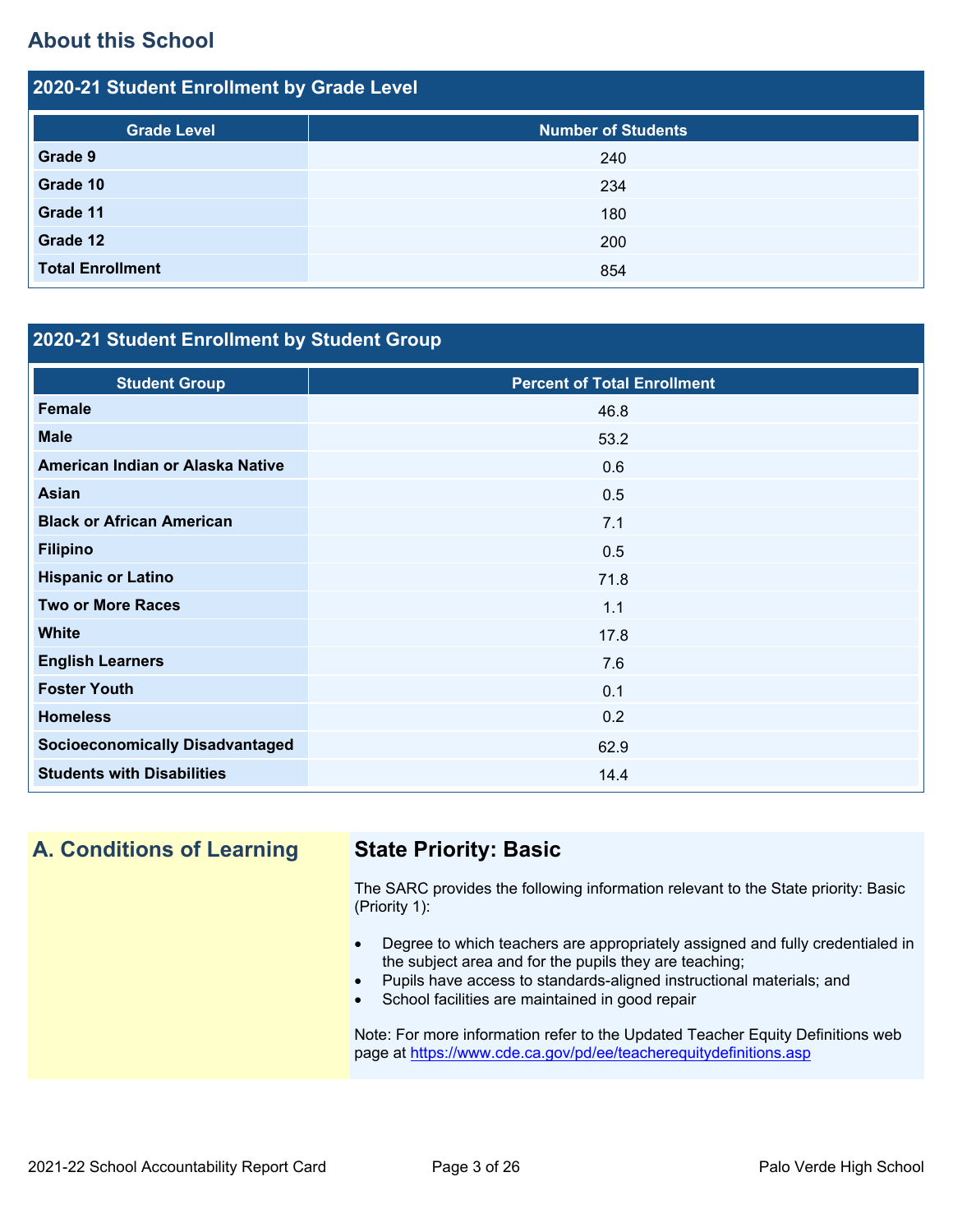| 2019-20 Teacher Preparation and Placement                                                       |         |  |  |
|-------------------------------------------------------------------------------------------------|---------|--|--|
| <b>Authorization/Assignment</b>                                                                 | 2019-20 |  |  |
| Fully (Preliminary or Clear) Credentialed for Subject and Student Placement (properly assigned) |         |  |  |
| <b>Intern Credential Holders Properly Assigned</b>                                              |         |  |  |
| Teachers Without Credentials and Misassignments ("ineffective" under ESSA)                      |         |  |  |
| Credentialed Teachers Assigned Out-of-Field ("out-of-field" under ESSA)                         |         |  |  |
| Unknown                                                                                         |         |  |  |
| <b>Total Teaching Positions</b>                                                                 |         |  |  |

Note: The data in this table is based on Full Time Equivalent (FTE) status. One FTE equals one staff member working full time; one FTE could also represent two staff members who each work 50 percent of full time. Additionally, an assignment is defined as a position that an educator is assigned to based on setting, subject, and grade level. An authorization is defined as the services that an educator is authorized to provide to students.

| 2019-20 Teachers Without Credentials and Misassignments (considered "ineffective" under ESSA) |         |  |  |
|-----------------------------------------------------------------------------------------------|---------|--|--|
| <b>Authorization/Assignment</b>                                                               | 2019-20 |  |  |
| <b>Permits and Waivers</b>                                                                    |         |  |  |
| <b>Misassignments</b>                                                                         |         |  |  |
| <b>Vacant Positions</b>                                                                       |         |  |  |
| <b>Total Teachers Without Credentials and Misassignments</b>                                  |         |  |  |

| <b>Indicator</b>                                              | 2019-20 |
|---------------------------------------------------------------|---------|
| <b>Credentialed Teachers Authorized on a Permit or Waiver</b> |         |
| <b>Local Assignment Options</b>                               |         |
| <b>Total Out-of-Field Teachers</b>                            |         |

| 2019-20 Class Assignments                                                                                                                           |         |
|-----------------------------------------------------------------------------------------------------------------------------------------------------|---------|
| <b>Indicator</b>                                                                                                                                    | 2019-20 |
| <b>Misassignments for English Learners</b><br>(a percentage of all the classes with English learners taught by teachers that are misassigned)       |         |
| No credential, permit or authorization to teach<br>(a percentage of all the classes taught by teachers with no record of an authorization to teach) |         |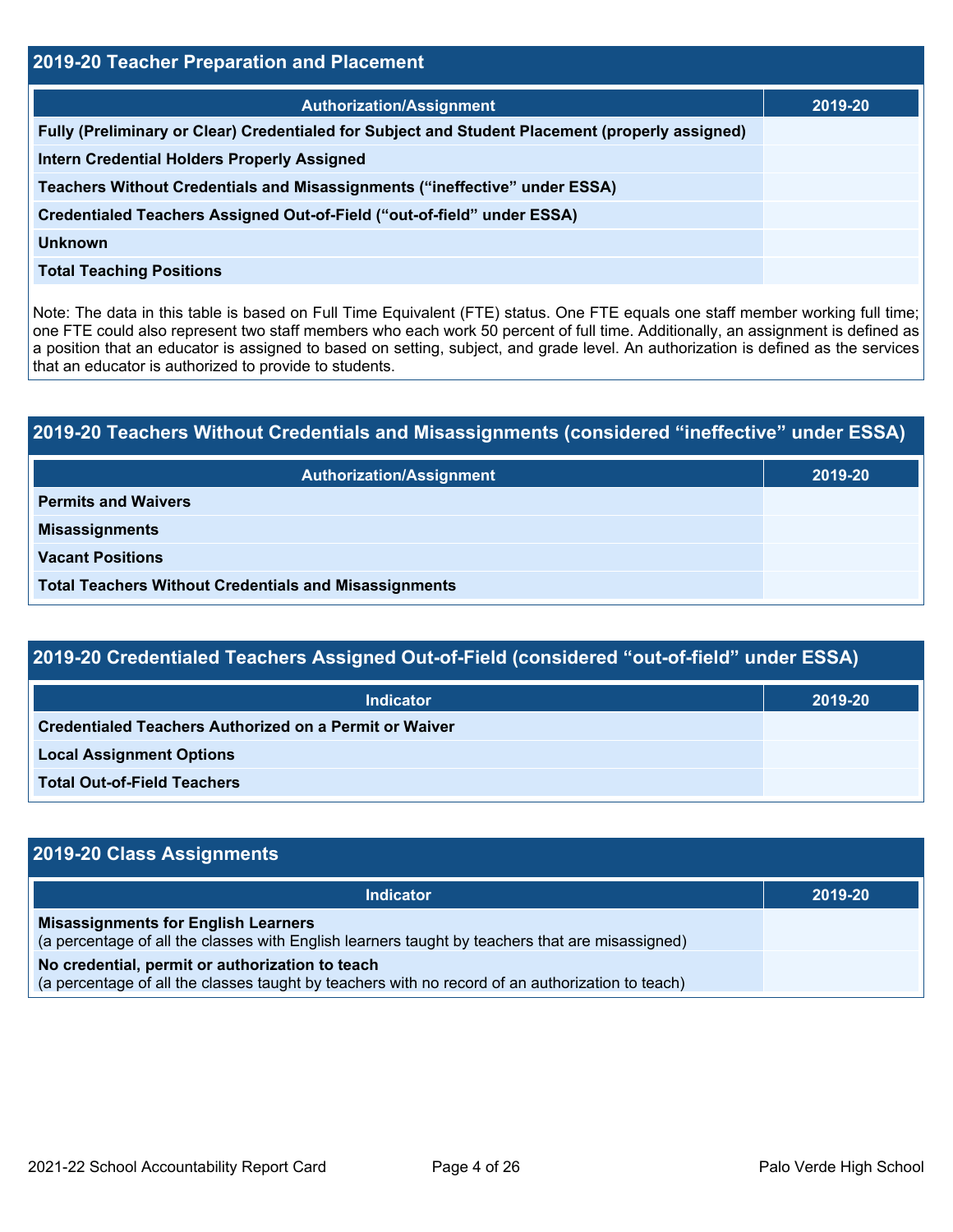### **2021-22 Quality, Currency, Availability of Textbooks and Other Instructional Materials**

All textbooks used in the core curriculum throughout the Palo Verde Unified School District are aligned to the California Curriculum Frameworks and Content Standards. Instructional materials for grades K-8 are selected from the state's most recent list of standards-based materials and adopted by the State Board of Education. Instructional materials for grades 9-12 are approved by the board of trustees. The district follows the State Board of Education's six-year adoption cycle for core content materials. District textbook review and adoption activities occur the year following the state's adoption. Site-level and district-level committees meet to select textbooks and instructional materials. Every student including English learners have access to their own textbooks and instructional materials.

On September 7, 2021, the Palo Verde Unified School District Board of Trustees held a public hearing to certify the extent to which textbooks and instructional materials have been provided to students, including English learners, in the district. The board of trustees adopted a resolution which certifies, as required by Education Code Section 60119:

1. Each student in each school in the Palo Verde Unified School District has standards-aligned textbook(s) or instructional materials, or both, to use in class and to take home.

2. Sufficient textbooks and instructional materials were provided to each student, including English learners, that are aligned to the academic content standards and are consistent with the cycles and content of the Curriculum Frameworks in mathematics, science, history-social science, and English language arts, including the English-language development component of an adopted program.

3. Sufficient textbooks or instructional materials were provided to each pupil enrolled in foreign language or health classes.

4. Sufficient laboratory science equipment was provided for science laboratory classes offered in grades 9-12, inclusive. The California Department of Education requires the most recent information to be provided regarding instructional materials; data collected and disclosed in this report regarding instructional materials was acquired September 7, 2021.

### **Year and month in which the data were collected** September 7, 2021

| <b>Subject</b>               | Textbooks and Other Instructional Materials/year of<br><b>Adoption</b>                                                                                                                                                                                                                                                                                                                                                                                                                                    | <b>From</b><br><b>Most</b><br><b>Recent</b><br><b>Adoption</b> | <b>Percent</b><br><b>Students</b><br><b>Lacking Own</b><br><b>Assigned</b><br>Copy |
|------------------------------|-----------------------------------------------------------------------------------------------------------------------------------------------------------------------------------------------------------------------------------------------------------------------------------------------------------------------------------------------------------------------------------------------------------------------------------------------------------------------------------------------------------|----------------------------------------------------------------|------------------------------------------------------------------------------------|
| <b>Reading/Language Arts</b> | Grades 9-12 - "myPerspectives" ~ Pearson                                                                                                                                                                                                                                                                                                                                                                                                                                                                  | Yes                                                            | 0                                                                                  |
| <b>Mathematics</b>           | Grades 9-11 - "Integrated Math I, II, and III" $\sim$ Houghton-<br><b>Mifflin Harcourt</b><br>AP Calculus - "Single Variable Calculus Early<br>Transcendentals" ~ Prentice Hall<br>Statistics – "Stats Modeling the World, $AP$ " ~ Pearson<br>Consumer Math - "Lifestyle Math" ~ Academic Innovations                                                                                                                                                                                                    | Yes                                                            | $\Omega$                                                                           |
| <b>Science</b>               | Earth Science – "Earth Science" ~ Prentice Hall<br>Life Science – "Glencoe Life Science" - Glencoe<br>Environmental Science/Ag - "Environmental Science" ~<br><b>Cengage Learning</b><br>Biology - "Biology" ~ Prentice Hall<br>Ag Biology – "The Science of Agriculture, A Biological<br>Approach" ~ Cengage Learning<br>AP Biology - "AP Edition Biology" $\sim$ Pearson<br>Chemistry - "Modern Chemistry" ~ Holt<br>Physics - "Conceptual Physics" ~ Pearson<br>AP Physics - "Physics" ~ Prentice Hall | Yes                                                            | $\Omega$                                                                           |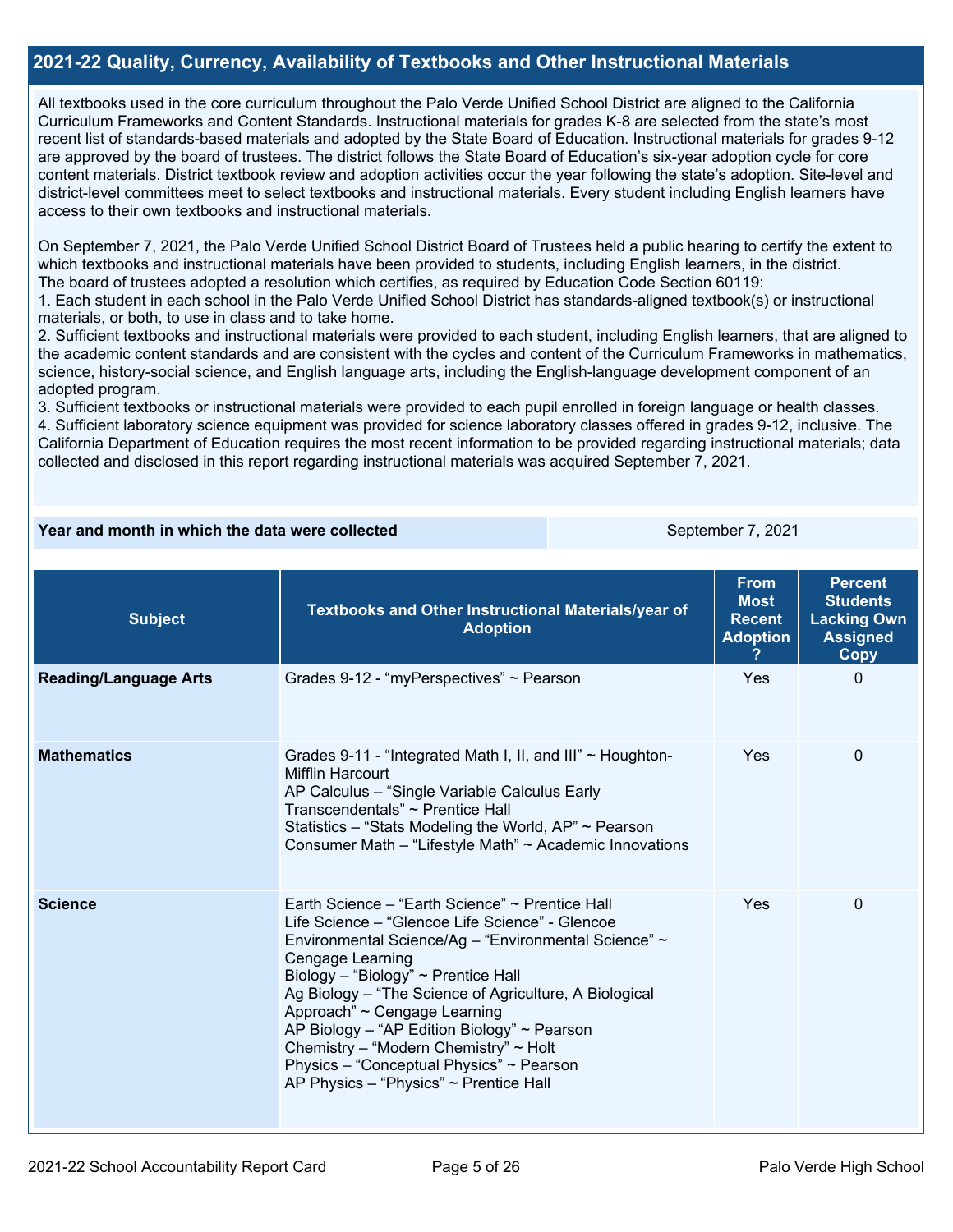| <b>History-Social Science</b>                          | World History - "The Modern World"~ Prentice Hall<br>U.S. History – "The Americans: Reconstruction to the 21st<br>Century" ~ McDougal-Littell<br>Civics - "American Government" ~ Magruder<br>Economics – "Economics: Principles in Action" ~ Prentice<br>Hall                                                                  | <b>Yes</b> | 0        |
|--------------------------------------------------------|---------------------------------------------------------------------------------------------------------------------------------------------------------------------------------------------------------------------------------------------------------------------------------------------------------------------------------|------------|----------|
| <b>Foreign Language</b>                                | Spanish I - "Avancemos! Uno"~ Holt McDougal<br>Spanish II - "Avancemos! Dos"~ Holt McDougal<br>Spanish III - "El Espanol Para Nosotros Nivel 1"~ Glencoe<br>McMillan/McGraw-Hill<br>Spanish IV - "El Espanol Para Nosotros Nivel 2"~ Glencoe<br>McMillan/McGraw-Hill<br>AP Spanish - "Mundo 21"~ Houghton-Mifflin/Samaniego ITP | <b>Yes</b> | $\Omega$ |
| <b>Health</b>                                          | Health – "Lifetime Health" $\sim$ Holt                                                                                                                                                                                                                                                                                          | <b>Yes</b> | $\Omega$ |
| <b>Visual and Performing Arts</b>                      |                                                                                                                                                                                                                                                                                                                                 |            | $\Omega$ |
| <b>Science Laboratory Equipment</b><br>$(grades 9-12)$ |                                                                                                                                                                                                                                                                                                                                 |            | 0        |

### **School Facility Conditions and Planned Improvements**

Palo Verde High School provides a safe, clean environment for learning through proper facilities maintenance and campus supervision. The campus has 36 regular classrooms and 10 portable classrooms. It features an administration building, gymnasium, library and cafeteria, stadium, baseball field, practice field and outdoor basketball courts. The school also maintains a farm, which houses up to 100 animals during parts of the school year. The school was built in 1952. Several modernization projects have ensured that school facilities are kept up-to-date and provide adequate space for students and staff.

The school is maintained by a district maintenance crew. An electronic work-order system enables Palo Verde High School to communicate maintenance needs. Emergency needs are usually handled within an hour or two.

Non Emergency requests are typically fulfilled within 24 hours. A day custodian and an evening custodian are assigned to the school. Classrooms are cleaned at least every day.

One campus security officer and two campus supervisors secure the campus five days a week.

Students may enter campus grounds early to receive breakfast or visit the library. Breakfast is supervised in the cafeteria by a school proctor; the library is open 30 minutes before school starts. Students arriving through entrance gates, bus areas and crosswalks are greeted and supervised by assigned teachers, assigned paraeducators, administrators and security personnel. During lunch, some teachers, assigned paraeducators, counselors, administrators and all security staff patrol the campus and share supervisory responsibility of the cafeteria and common areas. At the end of the day, assigned paraeducators, all administrators, all counselors and all security staff are strategically placed on campus to supervise the bus, student pickup and exit areas and to help with traffic flow and ensure students depart safely. A School Resource Officer is on site all day long as well.

| Year and month of the most recent FIT report         |                    |  | 12/15/2021         |                                                  |
|------------------------------------------------------|--------------------|--|--------------------|--------------------------------------------------|
| <b>System Inspected</b>                              | Good   Fair   Poor |  | Rate   Rate   Rate | <b>Repair Needed and Action Taken or Planned</b> |
| <b>Systems:</b><br>Gas Leaks, Mechanical/HVAC, Sewer | X                  |  |                    |                                                  |
| Interior:<br><b>Interior Surfaces</b>                | X                  |  |                    |                                                  |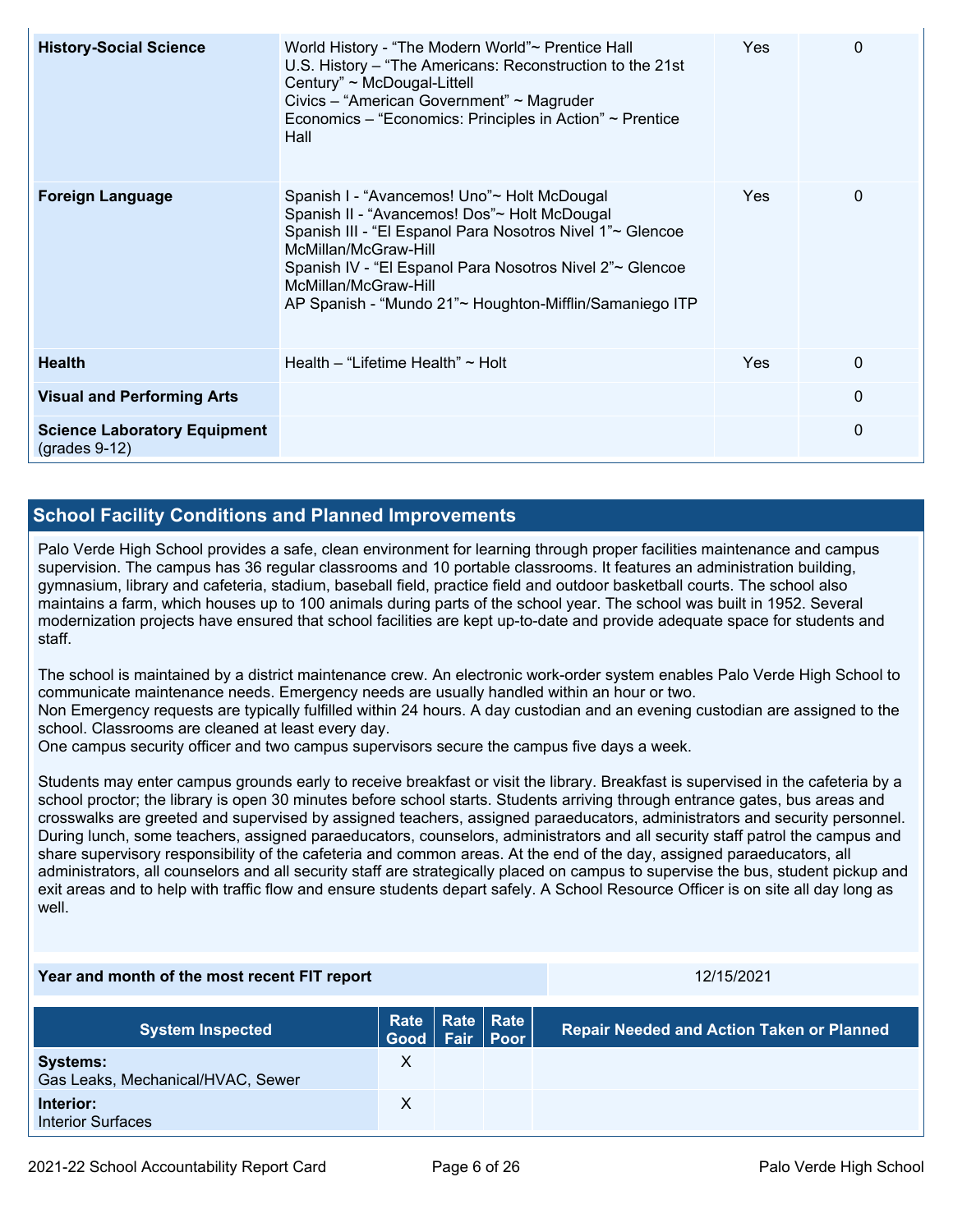| <b>School Facility Conditions and Planned Improvements</b>             |   |   |  |  |  |  |  |  |  |  |
|------------------------------------------------------------------------|---|---|--|--|--|--|--|--|--|--|
| <b>Cleanliness:</b><br>Overall Cleanliness, Pest/Vermin Infestation    | X |   |  |  |  |  |  |  |  |  |
| <b>Electrical</b>                                                      | X |   |  |  |  |  |  |  |  |  |
| <b>Restrooms/Fountains:</b><br>Restrooms, Sinks/ Fountains             |   | X |  |  |  |  |  |  |  |  |
| Safety:<br>Fire Safety, Hazardous Materials                            | X |   |  |  |  |  |  |  |  |  |
| Structural:<br>Structural Damage, Roofs                                | X |   |  |  |  |  |  |  |  |  |
| External:<br>Playground/School Grounds, Windows/<br>Doors/Gates/Fences | X |   |  |  |  |  |  |  |  |  |

| <b>Overall Facility Rate</b> |      |      |      |
|------------------------------|------|------|------|
| <b>Exemplary</b>             | Good | Fair | Poor |
|                              |      |      |      |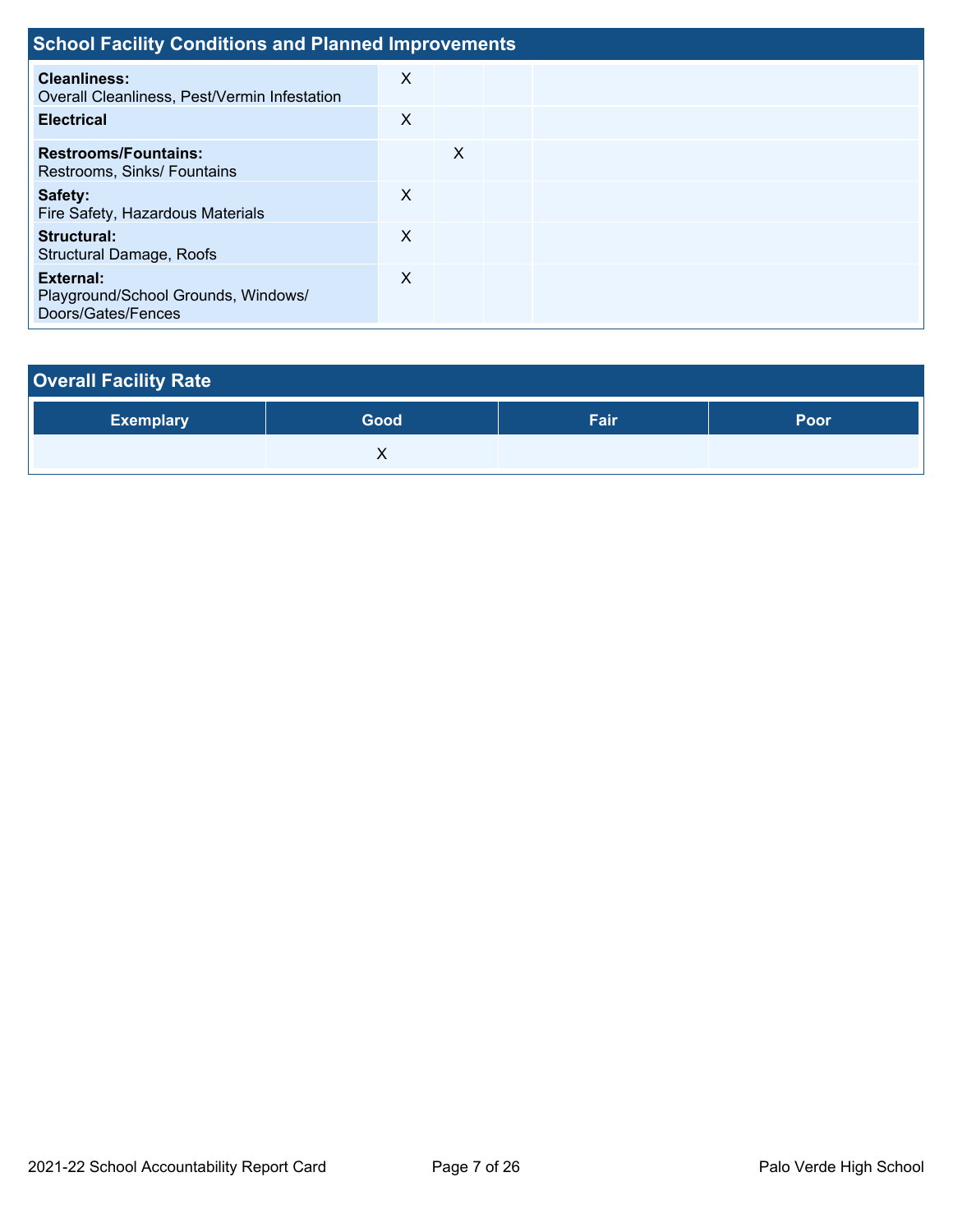## **B. Pupil Outcomes State Priority: Pupil Achievement**

The SARC provides the following information relevant to the State priority: Pupil Achievement (Priority 4):

### **Statewide Assessments**

(i.e., California Assessment of Student Performance and Progress [CAASPP] System includes the Smarter Balanced Summative Assessments for students in the general education population and the California Alternate Assessments [CAAs] for English language arts/literacy [ELA] and mathematics given in grades three through eight and grade eleven. Only eligible students may participate in the administration of the CAAs. CAAs items are aligned with alternate achievement standards, which are linked with the Common Core State Standards [CCSS] for students with the most significant cognitive disabilities).

The CAASPP System encompasses the following assessments and student participation requirements:

- 1. **Smarter Balanced Summative Assessments and CAAs for ELA** in grades three through eight and grade eleven.
- 2. **Smarter Balanced Summative Assessments and CAAs for mathematics** in grades three through eight and grade eleven.
- 3. **California Science Test (CAST) and CAAs for Science** in grades five, eight, and once in high school (i.e., grade ten, eleven, or twelve).

### **SARC Reporting in the 2020-2021 School Year Only**

Where the most viable option, LEAs were required to administer the statewide summative assessment in ELA and mathematics. Where a statewide summative assessment was not the most viable option for the LEA (or for one or more gradelevel[s] within the LEA) due to the pandemic, LEAs were allowed to report results from a different assessment that met the criteria established by the State Board of Education (SBE) on March 16, 2021. The assessments were required to be:

- Aligned with CA CCSS for ELA and mathematics;
- Available to students in grades 3 through 8, and grade 11; and
- Uniformly administered across a grade, grade span, school, or district to all eligible students.

### **Options**

Note that the CAAs could only be administered in-person following health and safety requirements. If it was not viable for the LEA to administer the CAAs in person with health and safety guidelines in place, the LEA was directed to not administer the tests. There were no other assessment options available for the CAAs. Schools administered the Smarter Balanced Summative Assessments for ELA and mathematics, other assessments that meet the SBE criteria, or a combination of both, and they could only choose one of the following:

- Smarter Balanced ELA and mathematics summative assessments;
- Other assessments meeting the SBE criteria; or
- Combination of Smarter Balanced ELA and mathematics summative assessments and other assessments.

The percentage of students who have successfully completed courses that satisfy the requirements for entrance to the University of California and the California State University, or career technical education sequences or programs of study.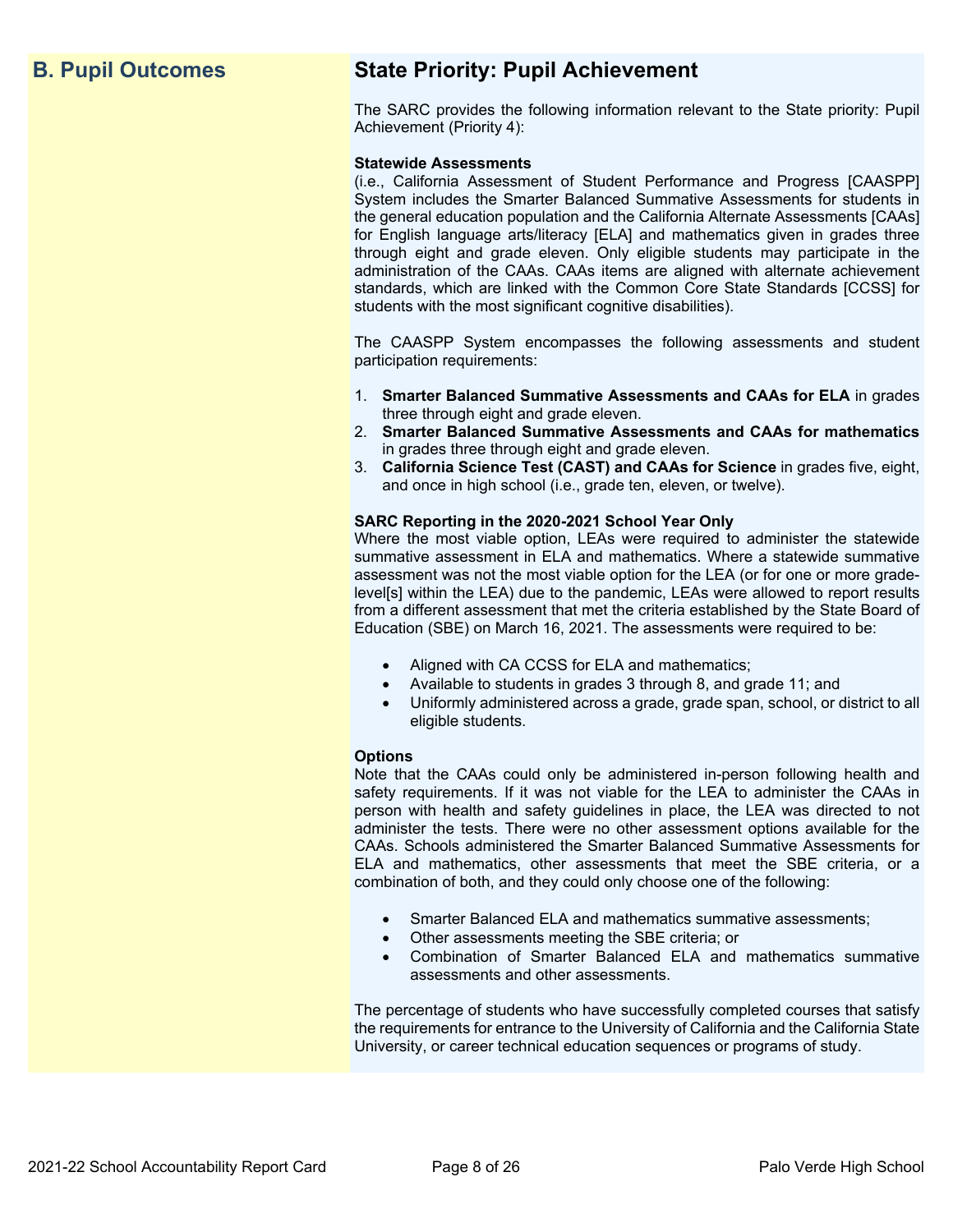### **Percentage of Students Meeting or Exceeding the State Standard on CAASPP**

This table displays CAASPP test results in ELA and mathematics for all students grades three through eight and grade eleven taking and completing a state-administered assessment.

The 2019-2020 data cells with N/A values indicate that the 2019-2020 data are not available due to the COVID-19 pandemic and resulting summative test suspension. The Executive Order N-30-20 was issued which waived the assessment, accountability, and reporting requirements for the 2019-2020 school year.

The 2020-2021 data cells have N/A values because these data are not comparable to other year data due to the COVID-19 pandemic during the 2020-2021 school year. Where the CAASPP assessments in ELA and/or mathematics is not the most viable option, the LEAs were allowed to administer local assessments. Therefore, the 2020-2021 data between school years for the school, district, state are not an accurate comparison. As such, it is inappropriate to compare results of the 2020-2021 school year to other school years.

| Subject                                                              | <b>School</b><br>2019-20 | <b>School</b><br>2020-21 | <b>District</b><br>2019-20 | <b>District</b><br>2020-21 | <b>State</b><br>2019-20 | <b>State</b><br>2020-21 |
|----------------------------------------------------------------------|--------------------------|--------------------------|----------------------------|----------------------------|-------------------------|-------------------------|
| <b>English Language Arts/Literacy</b><br>$\left($ grades 3-8 and 11) | N/A                      | N/A                      | N/A                        | N/A                        | N/A                     | N/A                     |
| <b>Mathematics</b><br>$(grades 3-8 and 11)$                          | N/A                      | N/A                      | N/A                        | N/A                        | N/A                     | N/A                     |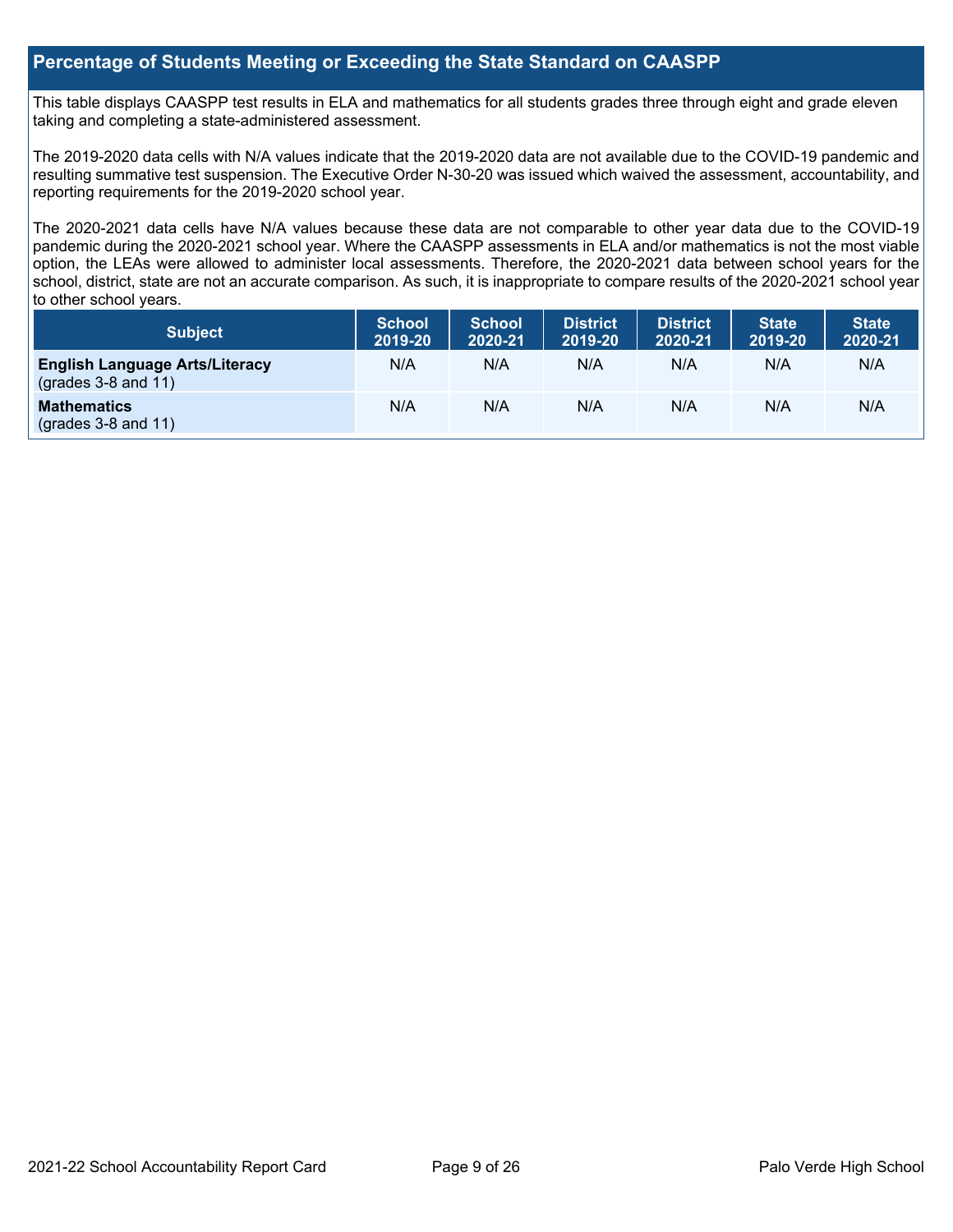### **2020-21 CAASPP Test Results in ELA by Student Group**

This table displays CAASPP test results in ELA by student group for students grades three through eight and grade eleven taking and completing a state-administered assessment. The CDE will populate this table for schools in cases where the school administered the CAASPP assessment. In cases where the school administered a local assessment instead of CAASPP, the CDE will populate this table with "NT" values, meaning this school did not test students using the CAASPP. See the local assessment(s) table for more information.

| <b>CAASPP</b><br><b>Student Groups</b>               | <b>CAASPP</b><br><b>Total</b><br><b>Enrollment</b> | <b>CAASPP</b><br><b>Number</b><br><b>Tested</b> | <b>CAASPP</b><br><b>Percent</b><br><b>Tested</b> | <b>CAASPP</b><br><b>Percent</b><br><b>Not Tested</b> | <b>CAASPP</b><br><b>Percent</b><br>Met or<br><b>Exceeded</b> |
|------------------------------------------------------|----------------------------------------------------|-------------------------------------------------|--------------------------------------------------|------------------------------------------------------|--------------------------------------------------------------|
| <b>All Students</b>                                  | 150                                                | <b>NT</b>                                       | <b>NT</b>                                        | <b>NT</b>                                            | <b>NT</b>                                                    |
| <b>Female</b>                                        | 72                                                 | <b>NT</b>                                       | <b>NT</b>                                        | <b>NT</b>                                            | <b>NT</b>                                                    |
| <b>Male</b>                                          | 78                                                 | <b>NT</b>                                       | <b>NT</b>                                        | <b>NT</b>                                            | <b>NT</b>                                                    |
| American Indian or Alaska Native                     | $\overline{\phantom{a}}$                           | <b>NT</b>                                       | <b>NT</b>                                        | <b>NT</b>                                            | <b>NT</b>                                                    |
| <b>Asian</b>                                         |                                                    | <b>NT</b>                                       | <b>NT</b>                                        | <b>NT</b>                                            | <b>NT</b>                                                    |
| <b>Black or African American</b>                     | $\overline{\phantom{a}}$                           | <b>NT</b>                                       | <b>NT</b>                                        | <b>NT</b>                                            | <b>NT</b>                                                    |
| <b>Filipino</b>                                      |                                                    | <b>NT</b>                                       | <b>NT</b>                                        | <b>NT</b>                                            | <b>NT</b>                                                    |
| <b>Hispanic or Latino</b>                            | 105                                                | <b>NT</b>                                       | <b>NT</b>                                        | <b>NT</b>                                            | <b>NT</b>                                                    |
| <b>Native Hawaiian or Pacific Islander</b>           | $\overline{0}$                                     | $\mathbf 0$                                     | $\mathbf 0$                                      | $\mathbf 0$                                          | $\mathbf 0$                                                  |
| <b>Two or More Races</b>                             | $\overline{\phantom{a}}$                           | <b>NT</b>                                       | <b>NT</b>                                        | <b>NT</b>                                            | <b>NT</b>                                                    |
| <b>White</b>                                         | 31                                                 | <b>NT</b>                                       | <b>NT</b>                                        | <b>NT</b>                                            | <b>NT</b>                                                    |
| <b>English Learners</b>                              | $\hspace{0.05cm}$                                  | <b>NT</b>                                       | <b>NT</b>                                        | <b>NT</b>                                            | <b>NT</b>                                                    |
| <b>Foster Youth</b>                                  | $\mathbf 0$                                        | $\mathbf 0$                                     | $\mathbf 0$                                      | $\mathbf 0$                                          | 0                                                            |
| <b>Homeless</b>                                      | $\overline{\phantom{a}}$                           | <b>NT</b>                                       | <b>NT</b>                                        | <b>NT</b>                                            | <b>NT</b>                                                    |
| <b>Military</b>                                      | $\mathbf 0$                                        | $\mathbf 0$                                     | $\mathbf 0$                                      | $\mathbf 0$                                          | 0                                                            |
| <b>Socioeconomically Disadvantaged</b>               | 91                                                 | <b>NT</b>                                       | <b>NT</b>                                        | <b>NT</b>                                            | <b>NT</b>                                                    |
| <b>Students Receiving Migrant Education Services</b> | $\overline{\phantom{a}}$                           | <b>NT</b>                                       | <b>NT</b>                                        | <b>NT</b>                                            | <b>NT</b>                                                    |
| <b>Students with Disabilities</b>                    | 30                                                 | <b>NT</b>                                       | <b>NT</b>                                        | <b>NT</b>                                            | <b>NT</b>                                                    |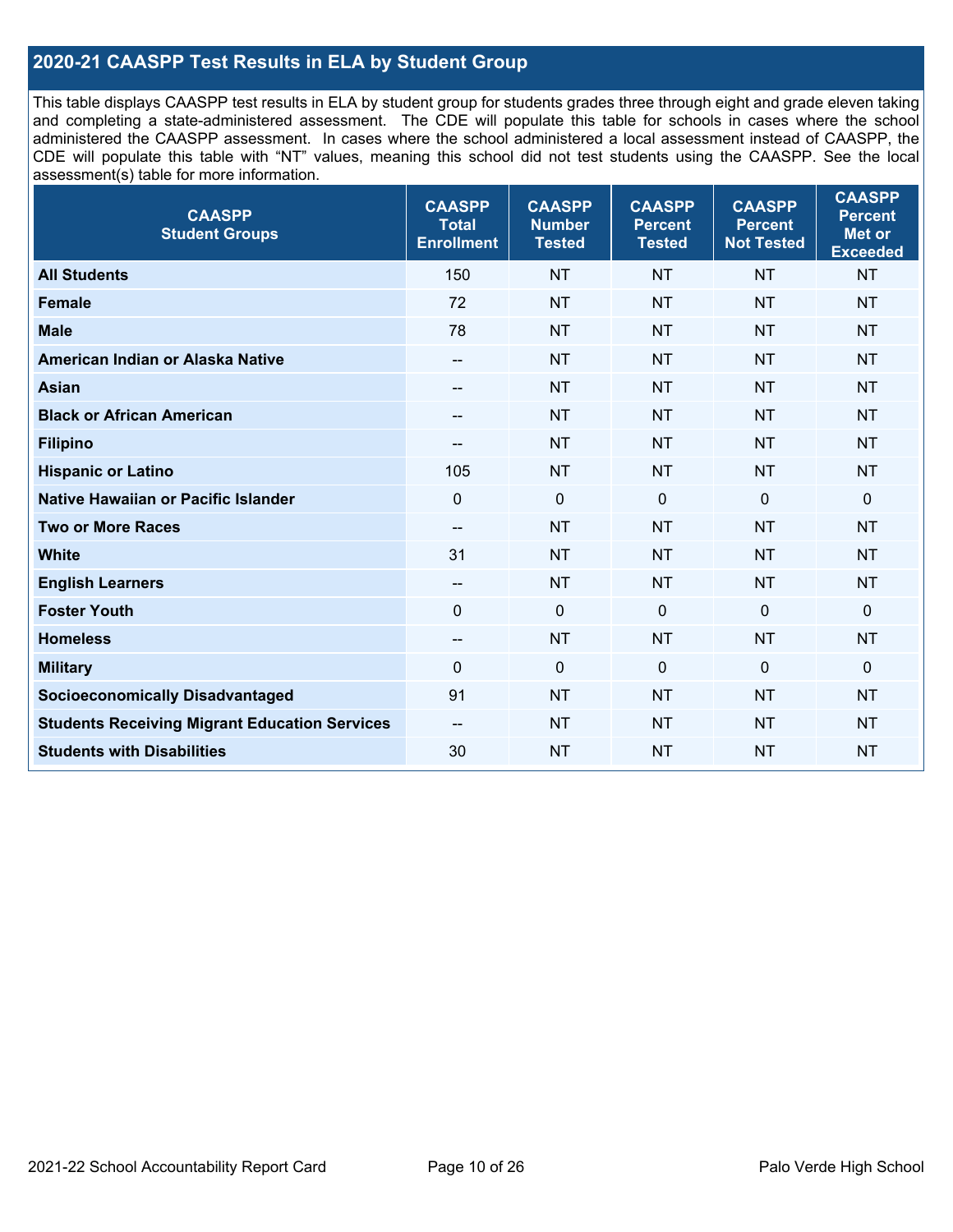### **2020-21 CAASPP Test Results in Math by Student Group**

This table displays CAASPP test results in Math by student group for students grades three through eight and grade eleven taking and completing a state-administered assessment. The CDE will populate this table for schools in cases where the school administered the CAASPP assessment. In cases where the school administered a local assessment instead of CAASPP, the CDE will populate this table with "NT" values, meaning this school did not test students using the CAASPP. See the local assessment(s) table for more information.

| <b>CAASPP</b><br><b>Student Groups</b>               | <b>CAASPP</b><br><b>Total</b><br><b>Enrollment</b> | <b>CAASPP</b><br><b>Number</b><br><b>Tested</b> | <b>CAASPP</b><br><b>Percent</b><br><b>Tested</b> | <b>CAASPP</b><br><b>Percent</b><br><b>Not Tested</b> | <b>CAASPP</b><br><b>Percent</b><br><b>Met or</b><br><b>Exceeded</b> |
|------------------------------------------------------|----------------------------------------------------|-------------------------------------------------|--------------------------------------------------|------------------------------------------------------|---------------------------------------------------------------------|
| <b>All Students</b>                                  | 150                                                | <b>NT</b>                                       | <b>NT</b>                                        | <b>NT</b>                                            | <b>NT</b>                                                           |
| <b>Female</b>                                        | 72                                                 | <b>NT</b>                                       | <b>NT</b>                                        | <b>NT</b>                                            | <b>NT</b>                                                           |
| <b>Male</b>                                          | 78                                                 | <b>NT</b>                                       | <b>NT</b>                                        | <b>NT</b>                                            | <b>NT</b>                                                           |
| American Indian or Alaska Native                     | $-\!$ $\!-$                                        | <b>NT</b>                                       | <b>NT</b>                                        | <b>NT</b>                                            | <b>NT</b>                                                           |
| <b>Asian</b>                                         | $-$                                                | <b>NT</b>                                       | <b>NT</b>                                        | <b>NT</b>                                            | <b>NT</b>                                                           |
| <b>Black or African American</b>                     | $\hspace{0.05cm}$                                  | <b>NT</b>                                       | <b>NT</b>                                        | <b>NT</b>                                            | <b>NT</b>                                                           |
| <b>Filipino</b>                                      | --                                                 | <b>NT</b>                                       | <b>NT</b>                                        | <b>NT</b>                                            | <b>NT</b>                                                           |
| <b>Hispanic or Latino</b>                            | 105                                                | <b>NT</b>                                       | <b>NT</b>                                        | <b>NT</b>                                            | <b>NT</b>                                                           |
| Native Hawaiian or Pacific Islander                  | $\mathbf 0$                                        | $\mathbf 0$                                     | $\mathbf 0$                                      | $\overline{0}$                                       | $\mathbf 0$                                                         |
| <b>Two or More Races</b>                             | $\hspace{0.05cm}$                                  | <b>NT</b>                                       | <b>NT</b>                                        | <b>NT</b>                                            | <b>NT</b>                                                           |
| <b>White</b>                                         | 31                                                 | <b>NT</b>                                       | <b>NT</b>                                        | <b>NT</b>                                            | <b>NT</b>                                                           |
| <b>English Learners</b>                              | $\overline{\phantom{a}}$                           | <b>NT</b>                                       | <b>NT</b>                                        | <b>NT</b>                                            | <b>NT</b>                                                           |
| <b>Foster Youth</b>                                  | $\mathbf{0}$                                       | $\mathbf 0$                                     | $\Omega$                                         | $\Omega$                                             | $\mathbf 0$                                                         |
| <b>Homeless</b>                                      | $\overline{\phantom{a}}$                           | <b>NT</b>                                       | <b>NT</b>                                        | <b>NT</b>                                            | <b>NT</b>                                                           |
| <b>Military</b>                                      | $\mathbf 0$                                        | $\mathbf 0$                                     | $\mathbf 0$                                      | $\mathbf 0$                                          | $\mathbf 0$                                                         |
| <b>Socioeconomically Disadvantaged</b>               | 91                                                 | <b>NT</b>                                       | <b>NT</b>                                        | <b>NT</b>                                            | <b>NT</b>                                                           |
| <b>Students Receiving Migrant Education Services</b> | $\hspace{0.05cm}$                                  | <b>NT</b>                                       | <b>NT</b>                                        | <b>NT</b>                                            | <b>NT</b>                                                           |
| <b>Students with Disabilities</b>                    | 30                                                 | <b>NT</b>                                       | <b>NT</b>                                        | <b>NT</b>                                            | <b>NT</b>                                                           |

### **2020-21 Local Assessment Test Results in ELA by Student Group**

This table displays Local Assessment test results in ELA by student group for students grades three through eight and grade eleven. LEAs/schools will populate this table for schools in cases where the school administered a local assessment. In cases where the school administered the CAASPP assessment, LEAs/schools will populate this table with "N/A" values in all cells, meaning this table is Not Applicable for this school.

| <b>All Students</b>              | 175 | 125 | 71.43 | 28.57 | 30.40 |
|----------------------------------|-----|-----|-------|-------|-------|
| Female                           | 71  | 59  | 83.10 | 16.90 | 33.90 |
| <b>Male</b>                      | 78  | 66  | 84.62 | 15.38 | 27.27 |
| American Indian or Alaska Native |     | N/A | N/A   | N/A   | N/A   |
| Asian                            |     | N/A | N/A   | N/A   | N/A   |
| <b>Black or African American</b> | 9   | N/A | N/A   | N/A   | N/A   |
| <b>Filipino</b>                  |     | N/A | N/A   | N/A   | N/A   |
| <b>Hispanic or Latino</b>        | 105 | 83  | 79.05 | 20.95 | 25.30 |

2021-22 School Accountability Report Card Page 11 of 26 Page 11 of 20 Palo Verde High School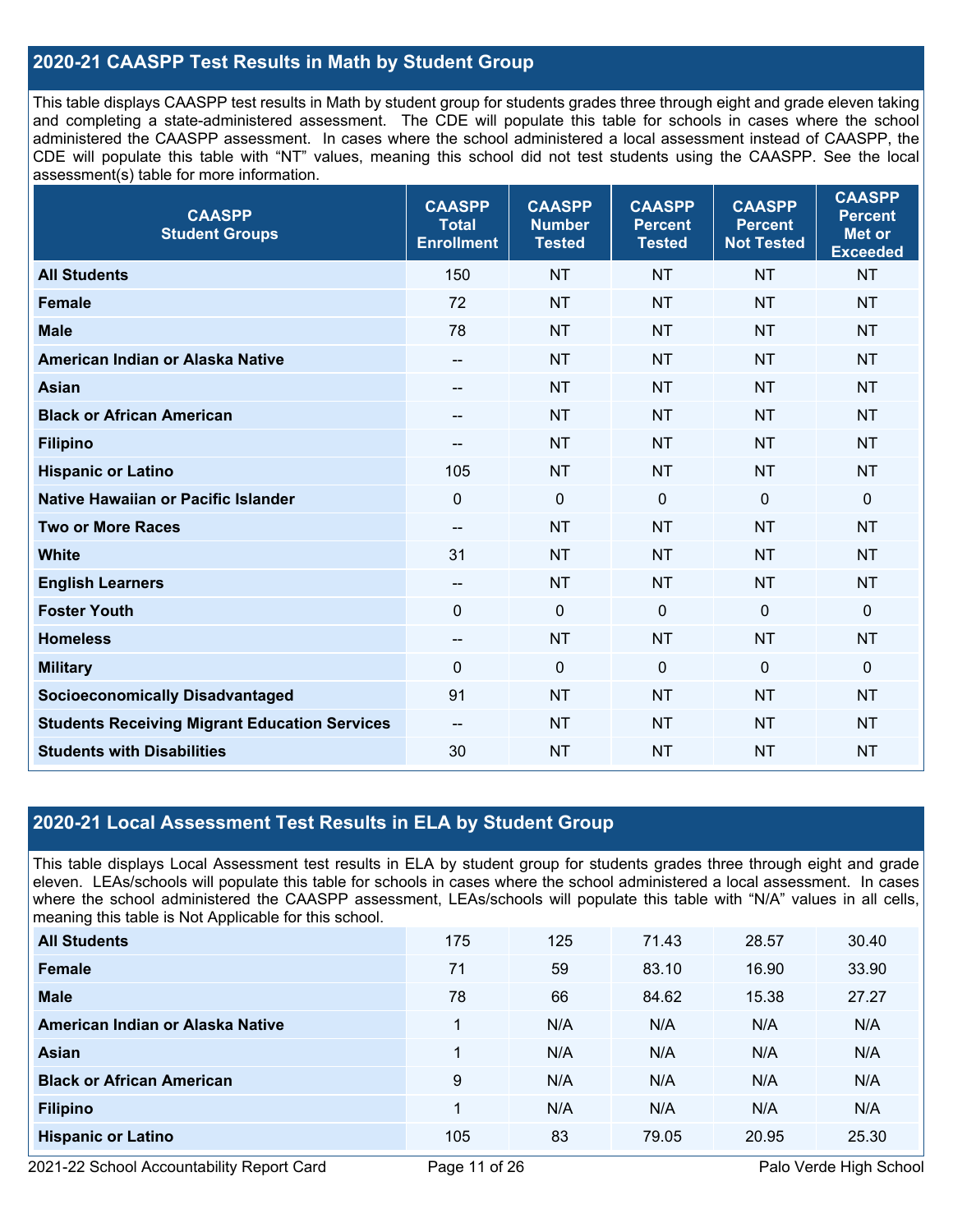| Native Hawaiian or Pacific Islander                                                        | 0            | N/A | N/A   | N/A   | N/A   |
|--------------------------------------------------------------------------------------------|--------------|-----|-------|-------|-------|
| <b>Two or More Races</b>                                                                   | 0            | N/A | N/A   | N/A   | N/A   |
| <b>White</b>                                                                               | 31           | 21  | 67.74 | 32.26 | 42.86 |
| <b>English Learners</b>                                                                    | 10           | N/A | N/A   | N/A   | N/A   |
| <b>Foster Youth</b>                                                                        | $\mathbf{0}$ | N/A | N/A   | N/A   | N/A   |
| <b>Homeless</b>                                                                            | 4            | N/A | N/A   | N/A   | N/A   |
| <b>Military</b>                                                                            | $\mathbf{0}$ | N/A | N/A   | N/A   | N/A   |
| <b>Socioeconomically Disadvantaged</b>                                                     | 106          | 87  | 82.08 | 17.92 | 31.03 |
| <b>Students Receiving Migrant Education Services</b>                                       | 3            | N/A | N/A   | N/A   | N/A   |
| <b>Students with Disabilities</b>                                                          | 36           | 22  | 61.11 | 38.89 | 09.09 |
| *At or above the grade-level standard in the context of the local assessment administered. |              |     |       |       |       |

### **2020-21 Local Assessment Test Results in Math by Student Group**

This table displays Local Assessment test results in Math by student group for students grades three through eight and grade eleven. LEAs/schools will populate this table for schools in cases where the school administered a local assessment. In cases where the school administered the CAASPP assessment, LEAs/schools will populate this table with "N/A" values in all cells, meaning this table is Not Applicable for this school.

| <b>All Students</b>                                                                        | 175            | 86  | 49.14 | 50.86 | 46.51 |
|--------------------------------------------------------------------------------------------|----------------|-----|-------|-------|-------|
| <b>Female</b>                                                                              | 71             | 45  | 63.38 | 36.62 | 17.78 |
| <b>Male</b>                                                                                | 78             | 41  | 52.56 | 47.44 | 43.90 |
| American Indian or Alaska Native                                                           | 1              | N/A | N/A   | N/A   | N/A   |
| <b>Asian</b>                                                                               | 1              | N/A | N/A   | N/A   | N/A   |
| <b>Black or African American</b>                                                           | 9              | N/A | N/A   | N/A   | N/A   |
| <b>Filipino</b>                                                                            | 1              | N/A | N/A   | N/A   | N/A   |
| <b>Hispanic or Latino</b>                                                                  | 105            | 58  | 55.24 | 44.76 | 27.59 |
| Native Hawaiian or Pacific Islander                                                        | $\mathbf{0}$   | N/A | N/A   | N/A   | N/A   |
| <b>Two or More Races</b>                                                                   | $\mathbf{0}$   | N/A | N/A   | N/A   | N/A   |
| <b>White</b>                                                                               | 31             | 15  | 48.39 | 51.61 | 46.67 |
| <b>English Learners</b>                                                                    | 10             | N/A | N/A   | N/A   | N/A   |
| <b>Foster Youth</b>                                                                        | $\mathbf{0}$   | N/A | N/A   | N/A   | N/A   |
| <b>Homeless</b>                                                                            | $\overline{4}$ | N/A | N/A   | N/A   | N/A   |
| <b>Military</b>                                                                            | $\mathbf{0}$   | N/A | N/A   | N/A   | N/A   |
| <b>Socioeconomically Disadvantaged</b>                                                     | 106            | 62  | 58.49 | 41.51 | 27.42 |
| <b>Students Receiving Migrant Education Services</b>                                       | 3              | N/A | N/A   | N/A   | N/A   |
| <b>Students with Disabilities</b>                                                          | 36             | 15  | 41.67 | 58.33 | 00.00 |
| *At or above the grade-level standard in the context of the local assessment administered. |                |     |       |       |       |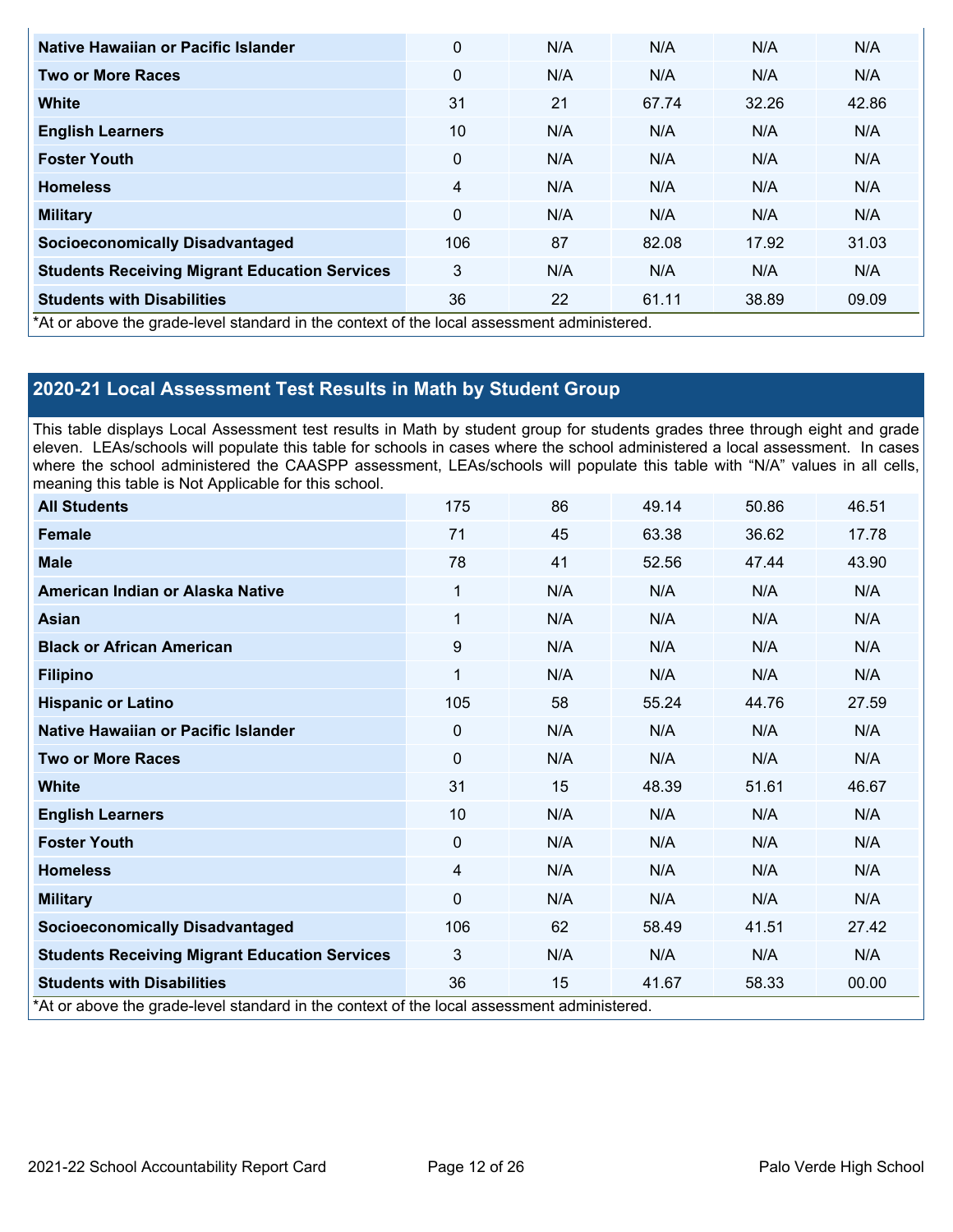### **CAASPP Test Results in Science for All Students**

This table displays the percentage of all students grades five, eight, and High School meeting or exceeding the State Standard.

The 2019-2020 data cells with N/A values indicate that the 2019-2020 data are not available due to the COVID-19 pandemic and resulting summative testing suspension. The Executive Order N-30-20 was issued which waived the assessment, accountability, and reporting requirements for the 2019-2020 school year.

For any 2020-2021 data cells with N/T values indicate that this school did not test students using the CAASPP Science.

| <b>Subject</b>                                  | <b>School</b> | <b>School</b> | <b>District</b> | <b>District</b> | State   | <b>State</b> |
|-------------------------------------------------|---------------|---------------|-----------------|-----------------|---------|--------------|
|                                                 | 2019-20       | 2020-21       | 2019-20         | 2020-21         | 2019-20 | 2020-21      |
| <b>Science</b><br>(grades 5, 8 and high school) | N/A           | ΝT            | N/A             | NT              | N/A     | 28.72        |

### **2020-21 CAASPP Test Results in Science by Student Group**

This table displays CAASPP test results in Science by student group for students grades five, eight, and High School. For any data cells with N/T values indicate that this school did not test students using the CAASPP Science.

| <b>Student Group</b>                                 | <b>Total</b><br><b>Enrollment</b> | <b>Number</b><br><b>Tested</b> | <b>Percent</b><br><b>Tested</b> | <b>Percent</b><br><b>Not Tested</b> | <b>Percent</b><br><b>Met or</b><br><b>Exceeded</b> |
|------------------------------------------------------|-----------------------------------|--------------------------------|---------------------------------|-------------------------------------|----------------------------------------------------|
| <b>All Students</b>                                  | 171                               | <b>NT</b>                      | <b>NT</b>                       | <b>NT</b>                           | <b>NT</b>                                          |
| <b>Female</b>                                        | 88                                | <b>NT</b>                      | <b>NT</b>                       | <b>NT</b>                           | <b>NT</b>                                          |
| <b>Male</b>                                          | 83                                | <b>NT</b>                      | <b>NT</b>                       | <b>NT</b>                           | <b>NT</b>                                          |
| American Indian or Alaska Native                     | 0                                 | $\mathbf 0$                    | $\mathbf 0$                     | $\mathbf 0$                         | $\mathbf 0$                                        |
| <b>Asian</b>                                         | $\mathbf 0$                       | $\mathbf 0$                    | $\mathbf 0$                     | $\mathbf 0$                         | $\mathbf 0$                                        |
| <b>Black or African American</b>                     | 11                                | <b>NT</b>                      | <b>NT</b>                       | <b>NT</b>                           | <b>NT</b>                                          |
| <b>Filipino</b>                                      | $\qquad \qquad -$                 | <b>NT</b>                      | <b>NT</b>                       | <b>NT</b>                           | <b>NT</b>                                          |
| <b>Hispanic or Latino</b>                            | 115                               | <b>NT</b>                      | <b>NT</b>                       | <b>NT</b>                           | <b>NT</b>                                          |
| Native Hawaiian or Pacific Islander                  | $\mathbf 0$                       | $\mathbf 0$                    | $\mathbf 0$                     | $\mathbf 0$                         | $\mathbf 0$                                        |
| <b>Two or More Races</b>                             | $\mathbf 0$                       | $\mathbf 0$                    | $\mathbf 0$                     | 0                                   | $\mathbf{0}$                                       |
| <b>White</b>                                         | 42                                | <b>NT</b>                      | <b>NT</b>                       | <b>NT</b>                           | <b>NT</b>                                          |
| <b>English Learners</b>                              | $\qquad \qquad \qquad -$          | <b>NT</b>                      | <b>NT</b>                       | <b>NT</b>                           | <b>NT</b>                                          |
| <b>Foster Youth</b>                                  | $\mathbf 0$                       | $\mathbf 0$                    | $\mathbf 0$                     | $\mathbf 0$                         | $\mathbf 0$                                        |
| <b>Homeless</b>                                      | $-$                               | <b>NT</b>                      | <b>NT</b>                       | <b>NT</b>                           | <b>NT</b>                                          |
| <b>Military</b>                                      | $\Omega$                          | $\Omega$                       | $\mathbf{0}$                    | $\mathbf 0$                         | $\mathbf{0}$                                       |
| <b>Socioeconomically Disadvantaged</b>               | 88                                | <b>NT</b>                      | <b>NT</b>                       | <b>NT</b>                           | <b>NT</b>                                          |
| <b>Students Receiving Migrant Education Services</b> |                                   | <b>NT</b>                      | <b>NT</b>                       | <b>NT</b>                           | <b>NT</b>                                          |
| <b>Students with Disabilities</b>                    | 25                                | <b>NT</b>                      | <b>NT</b>                       | <b>NT</b>                           | <b>NT</b>                                          |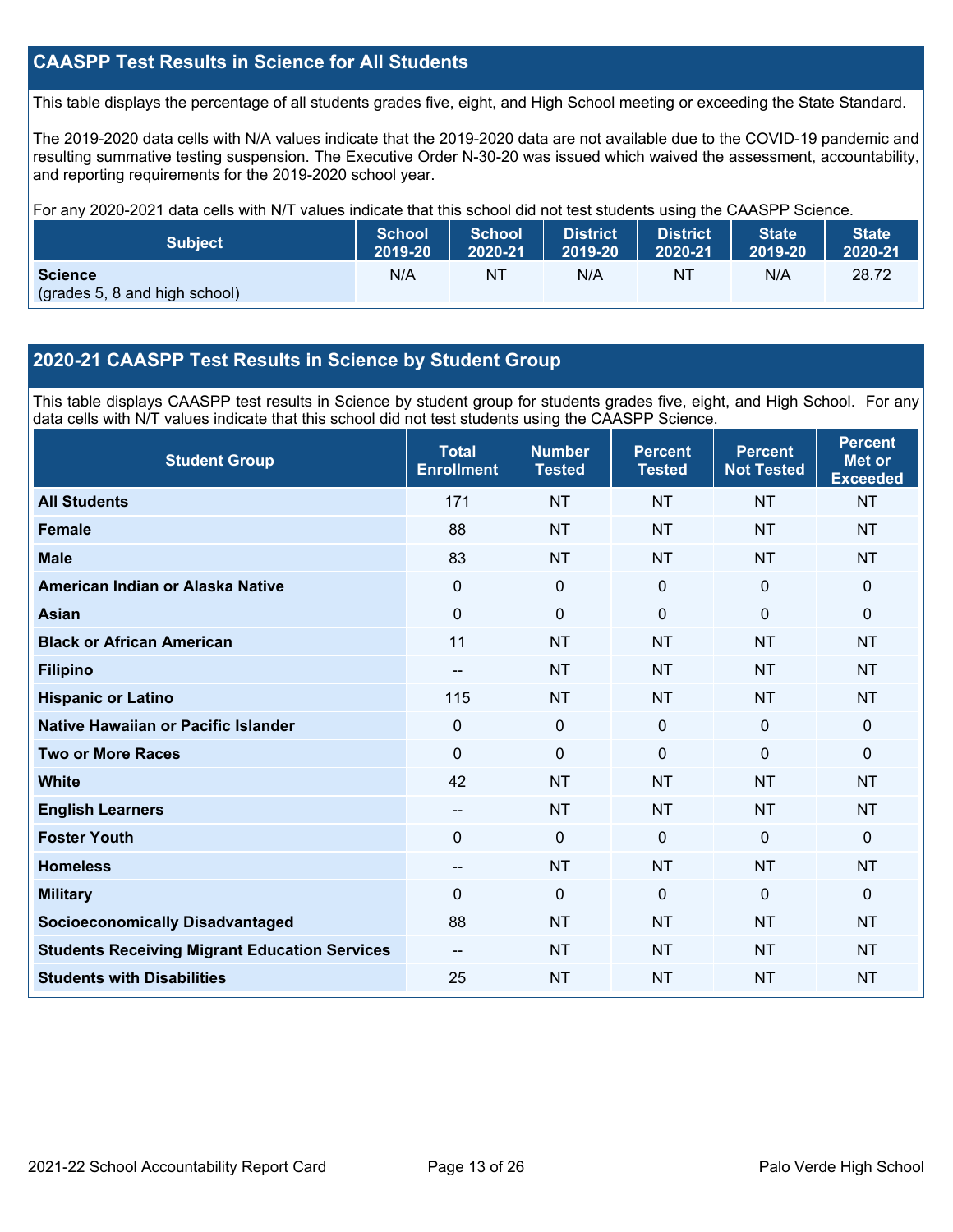### **2020-21 Career Technical Education Programs**

The district provides Career Technical Education in Agriculture, Cyber Security, Culinary, and Media Productions.

Students from Palo Verde High School also attend classes at Palo Verde College. These are primarily vocational classes in auto, welding, construction and computer graphics.

Mark Mullion is the representative of the district's Career Technical Advisory Committee and represents the agricultural industry in the area.

### **2020-21 Career Technical Education (CTE) Participation**

| <b>Measure</b>                                                                                                                    | <b>CTE Program Participation</b> |
|-----------------------------------------------------------------------------------------------------------------------------------|----------------------------------|
| Number of Pupils Participating in CTE                                                                                             | 648                              |
| Percent of Pupils that Complete a CTE Program and Earn a High School Diploma                                                      | 31.6                             |
| Percent of CTE Courses that are Sequenced or Articulated Between the School and<br><b>Institutions of Postsecondary Education</b> |                                  |

### **Course Enrollment/Completion**

This table displays the course enrollment/completion of University of California (UC) and/or California State University (CSU) admission requirements.

| <b>UC/CSU Course Measure</b>                                                | <b>Percent</b> |
|-----------------------------------------------------------------------------|----------------|
| 2020-2021 Pupils Enrolled in Courses Required for UC/CSU Admission          | 96.49          |
| 2019-2020 Graduates Who Completed All Courses Required for UC/CSU Admission | 32.89          |

### **B. Pupil Outcomes State Priority: Other Pupil Outcomes**

The SARC provides the following information relevant to the State priority: Other Pupil Outcomes (Priority 8): Pupil outcomes in the subject area of physical education.

### **2020-21 California Physical Fitness Test Results**

Due to the COVID-19 crisis, the Physical Fitness Test was suspended during the 2020-2021 school year and therefore no data are reported and each cell in this table is populated with "N/A."

| <b>Grade Level</b> |     | Four of Six Fitness Standards   Five of Six Fitness Standards | Percentage of Students Meeting   Percentage of Students Meeting   Percentage of Students Meeting<br><b>Six of Six Fitness Standards</b> |
|--------------------|-----|---------------------------------------------------------------|-----------------------------------------------------------------------------------------------------------------------------------------|
| Grade 5            | N/A | N/A                                                           | N/A                                                                                                                                     |
| Grade 7            | N/A | N/A                                                           | N/A                                                                                                                                     |
| Grade 9            | N/A | N/A                                                           | N/A                                                                                                                                     |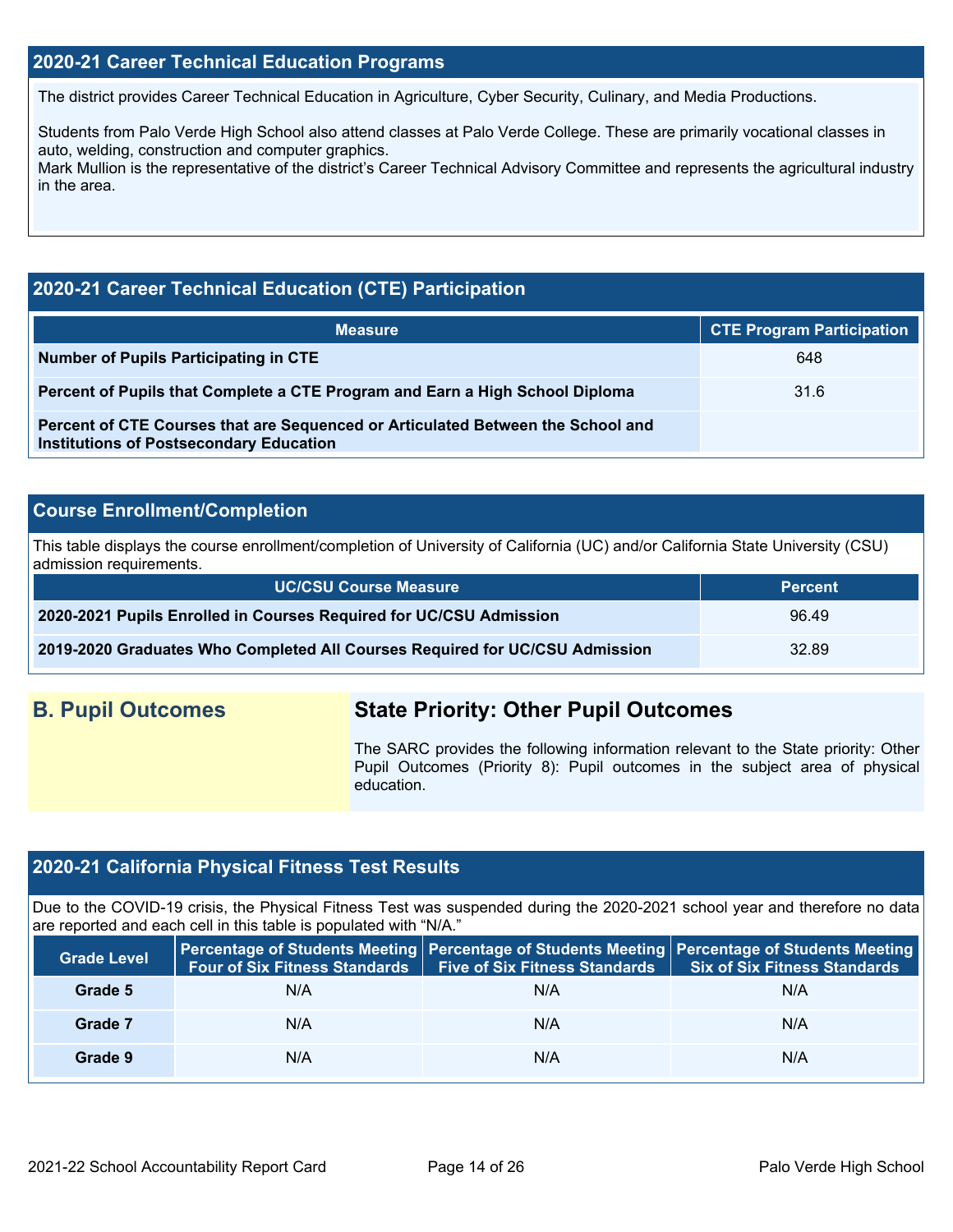## **C. Engagement State Priority: Parental Involvement**

The SARC provides the following information relevant to the State priority: Parental Involvement (Priority 3): Efforts the school district makes to seek parent input in making decisions regarding the school district and at each school site.

### **2021-22 Opportunities for Parental Involvement**

By volunteering for special projects, chaperoning school events or serving on a decision-making group, parents may become a member of Palo Verde High School's learning community dedicated to developing independent lifelong learners. An open invitation is extended to parents to participate in open house, back-to-school night, club activities and fine arts programs. For parents who wish to help their student succeed in school, parenting classes are offered to teach parents effective strategies on how to help and support their student's education at home.

Parents are encouraged to serve on the School Site Council (SSC), English Learner Advisory Committee (ELAC), Future Farmers of America Advisory, Career Technical Education Advisory, Western Association of Schools and Colleges (WASC) focus groups, and booster clubs to actively participate in the growth and improvement process of their student and the school. The SSC approves the school site plan and oversees the school budget, and the ELAC helps students learning English feel welcome at school. Palo Verde High School's booster clubs for the band and athletic programs organize, support and raise funds for students to participate in special events and to purchase equipment.

School-to-home communication is provided in both English and Spanish throughout the year to keep parents up-to-date on their student's progress and school issues. Parents may visit AERIES parent portal

<https://paloverdeusd.asp.aeries.net/Student/LoginParent.aspx>for information about their particular student. The following websites also provide information for parents about the school: [http://www.pvhs.pvusd.us](http://www.pvhs.pvusd.us/) and

[https://paloverdeusd.asp.aeries.net.](https://paloverdeusd.asp.aeries.net./) These websites provide information regarding a particular student and his academic progress in each class and his attendance in each class. They also provide current information; a calendar of activities; homework assignments; student grades; and special announcements from the principal, teachers, librarian and counselors.The school organizes several parent meetings during the year to discuss grade level expectations, FAFSA workshops and other items of importance. Social media is used to keep parents, students and the community updated on activities and events. The school can be followed on Twitter and Instagram as @pvyellowjackets. Palo Verde High School invites parents to get involved in their child's educational experience. Any parent who wishes to donate their time and talents or would like more information may contact Senior Clerk Erin Joslin at (760) 922-7148.

To ensure the safety of our students, all volunteers are required to obtain a fingerprint clearance before they are permitted to volunteer.

For more information on how to become involved at the school, please contact Principal Rachel Angel at (760) 922-7148.

### **C. Engagement State Priority: Pupil Engagement**

The SARC provides the following information relevant to the State priority: Pupil Engagement (Priority 5):

- High school dropout rates;
- High school graduation rates; and
- Chronic Absenteeism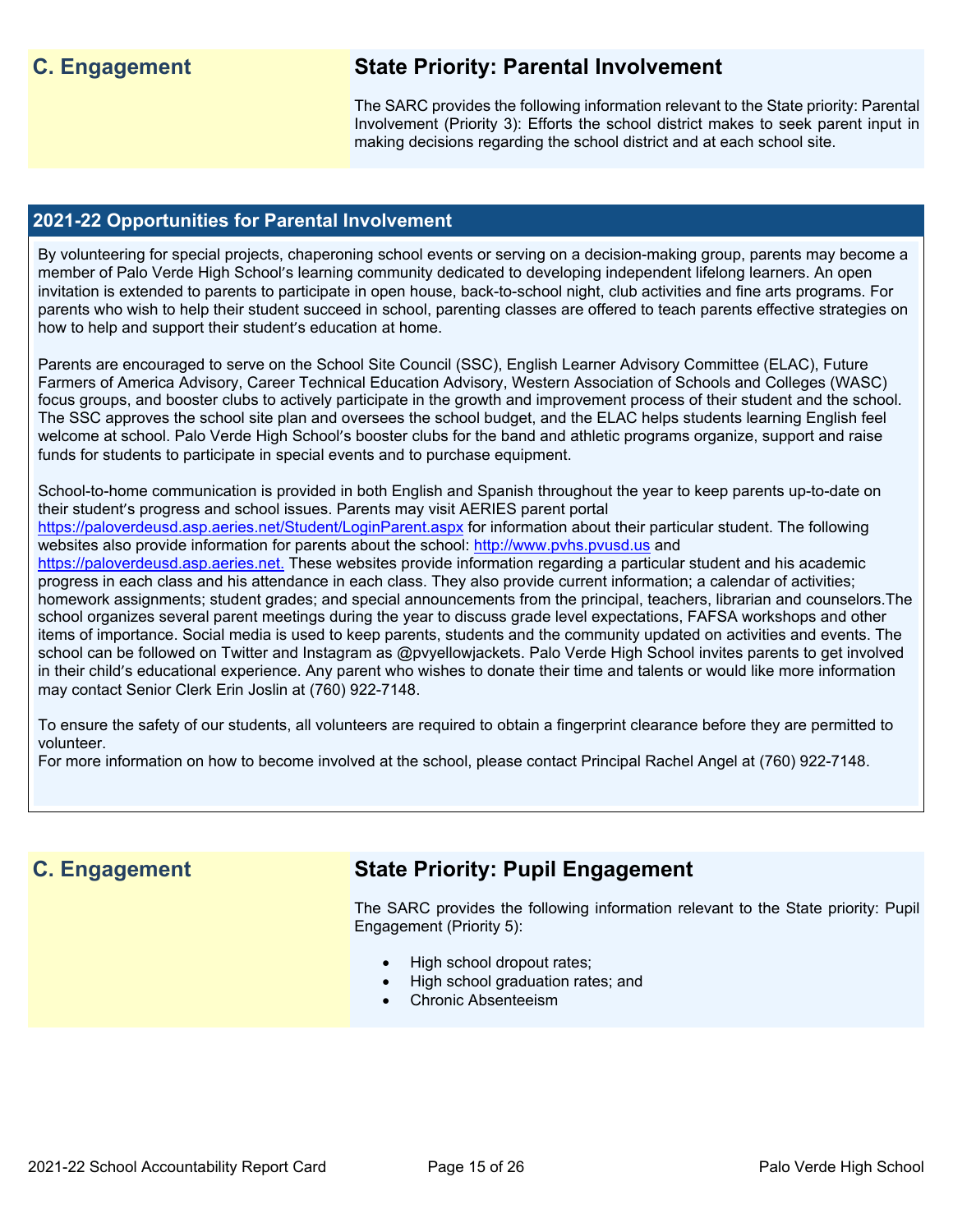### **Dropout Rate and Graduation Rate (Four-Year Cohort Rate)**

| Indicator              | <b>School</b><br>2018-19 | <b>School</b><br>2019-20 | School<br>2020-21 | District<br>$12018 - 19$ | <b>District</b><br>2019-20 | <b>District</b><br>2020-21 | <b>State</b><br>2018-19 | <b>State</b><br>2019-20 | <b>State</b><br>2020-21 |
|------------------------|--------------------------|--------------------------|-------------------|--------------------------|----------------------------|----------------------------|-------------------------|-------------------------|-------------------------|
| <b>Dropout Rate</b>    | 7.4                      | 6.0                      | 3.4               | 8.9                      | 14.9                       | 15.5                       | 9.0                     | 8.9                     | 9.4                     |
| <b>Graduation Rate</b> | 91.5                     | 90.4                     | 96.6              | 87.8                     | 76.9                       | 79.3                       | 84.5                    | 84.2                    | 83.6                    |

### **2020-21 Graduation Rate by Student Group (Four-Year Cohort Rate)**

This table displays the 2020-21 graduation rate by student group. For information on the Four-Year Adjusted Cohort Graduation Rate (ACGR), visit the CDE Adjusted Cohort Graduation Rate web page at [www.cde.ca.gov/ds/ad/acgrinfo.asp.](http://www.cde.ca.gov/ds/ad/acgrinfo.asp)

| <b>Student Group</b>                                 | <b>Number of</b><br><b>Students in Cohort</b> | <b>Number of</b><br><b>Cohort Graduates</b> | <b>Cohort</b><br><b>Graduation Rate</b> |
|------------------------------------------------------|-----------------------------------------------|---------------------------------------------|-----------------------------------------|
| <b>All Students</b>                                  | 174                                           | 168                                         | 96.6                                    |
| <b>Female</b>                                        | 91                                            | 86                                          | 94.5                                    |
| <b>Male</b>                                          | 83                                            | 82                                          | 98.8                                    |
| American Indian or Alaska Native                     | 0                                             | $\mathbf 0$                                 | 0.00                                    |
| <b>Asian</b>                                         | $\Omega$                                      | $\mathbf 0$                                 | 0.00                                    |
| <b>Black or African American</b>                     | 12                                            | 11                                          | 91.7                                    |
| <b>Filipino</b>                                      | $\overline{\phantom{a}}$                      | $\hspace{0.05cm}$                           | $\overline{\phantom{a}}$                |
| <b>Hispanic or Latino</b>                            | 116                                           | 112                                         | 96.6                                    |
| Native Hawaiian or Pacific Islander                  | 0                                             | $\mathbf 0$                                 | 0.00                                    |
| <b>Two or More Races</b>                             | $\mathbf{0}$                                  | $\mathbf 0$                                 | 0.00                                    |
| <b>White</b>                                         | 43                                            | 42                                          | 97.7                                    |
| <b>English Learners</b>                              | --                                            | $\overline{\phantom{a}}$                    | $\hspace{0.05cm}$ – $\hspace{0.05cm}$   |
| <b>Foster Youth</b>                                  | --                                            | $\hspace{0.05cm}$                           | $\hspace{0.05cm}$ – $\hspace{0.05cm}$   |
| <b>Homeless</b>                                      | $\qquad \qquad -$                             | $\overline{\phantom{a}}$                    | --                                      |
| <b>Socioeconomically Disadvantaged</b>               | 122                                           | 117                                         | 95.9                                    |
| <b>Students Receiving Migrant Education Services</b> | --                                            | $\hspace{0.05cm}$                           | $-\!$ $\!-$                             |
| <b>Students with Disabilities</b>                    | 27                                            | 24                                          | 88.9                                    |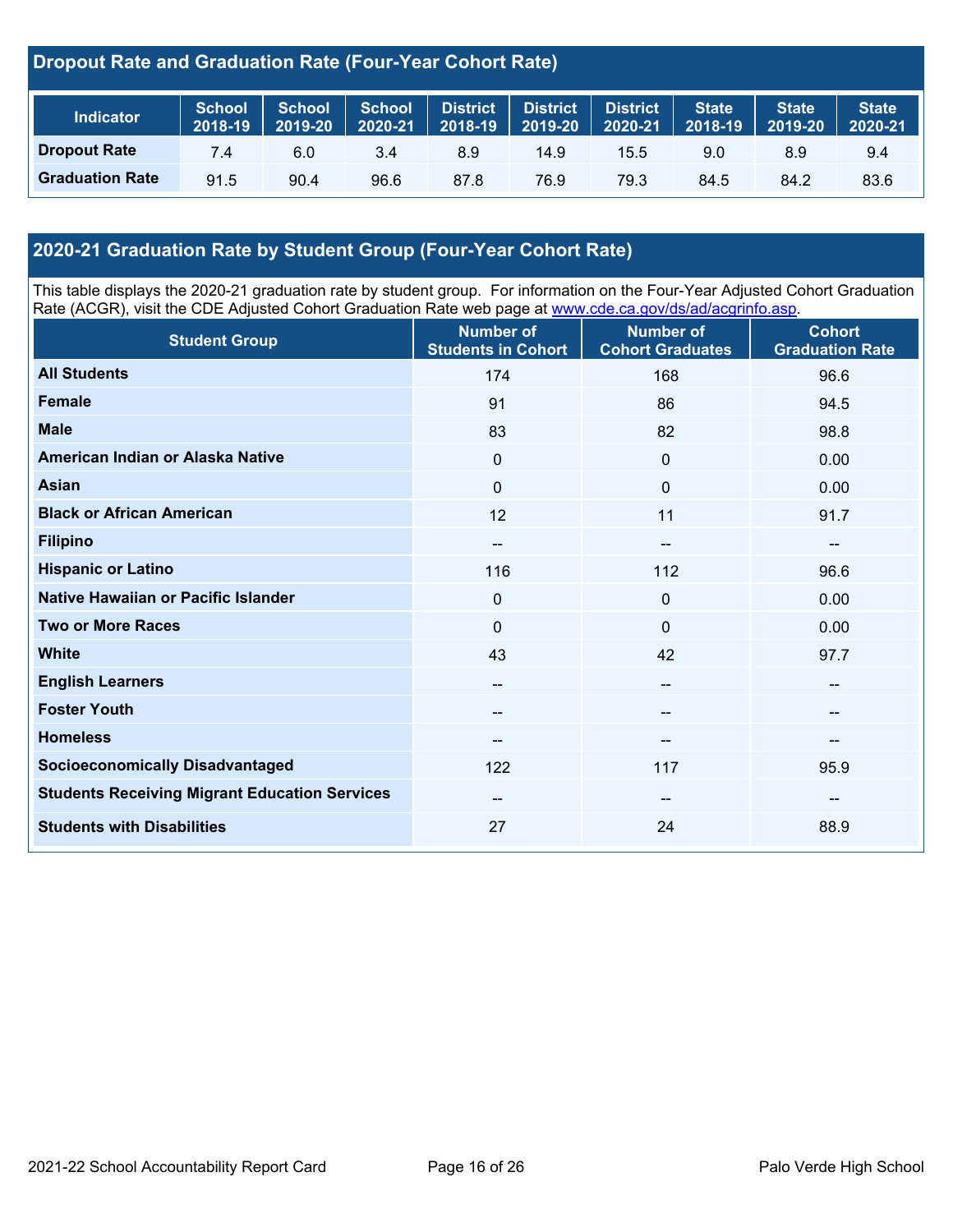### **2020-21 Chronic Absenteeism by Student Group**

| <b>Student Group</b>                                 | <b>Cumulative</b><br><b>Enrollment</b> | <b>Chronic</b><br><b>Absenteeism</b><br><b>Eligible Enrollment</b> | <b>Chronic</b><br><b>Absenteeism</b><br><b>Count</b> | <b>Chronic</b><br><b>Absenteeism</b><br><b>Rate</b> |
|------------------------------------------------------|----------------------------------------|--------------------------------------------------------------------|------------------------------------------------------|-----------------------------------------------------|
| <b>All Students</b>                                  | 888                                    | 872                                                                | 221                                                  | 25.3                                                |
| <b>Female</b>                                        | 415                                    | 406                                                                | 88                                                   | 21.7                                                |
| <b>Male</b>                                          | 473                                    | 466                                                                | 133                                                  | 28.5                                                |
| American Indian or Alaska Native                     | 6                                      | 6                                                                  | $\overline{4}$                                       | 66.7                                                |
| <b>Asian</b>                                         | 4                                      | $\overline{4}$                                                     | $\mathbf{0}$                                         | 0.0                                                 |
| <b>Black or African American</b>                     | 66                                     | 65                                                                 | 29                                                   | 44.6                                                |
| <b>Filipino</b>                                      | 4                                      | $\overline{4}$                                                     | $\mathbf{0}$                                         | 0.0                                                 |
| <b>Hispanic or Latino</b>                            | 631                                    | 622                                                                | 163                                                  | 26.2                                                |
| Native Hawaiian or Pacific Islander                  | 0                                      | $\mathbf 0$                                                        | $\mathbf 0$                                          | 0.0                                                 |
| <b>Two or More Races</b>                             | 9                                      | 9                                                                  | 4                                                    | 44.4                                                |
| <b>White</b>                                         | 162                                    | 156                                                                | 21                                                   | 13.5                                                |
| <b>English Learners</b>                              | 68                                     | 66                                                                 | 22                                                   | 33.3                                                |
| <b>Foster Youth</b>                                  | $\overline{4}$                         | $\overline{4}$                                                     | $\overline{4}$                                       | 100.0                                               |
| <b>Homeless</b>                                      | 6                                      | 5                                                                  | $\mathbf{3}$                                         | 60.0                                                |
| <b>Socioeconomically Disadvantaged</b>               | 565                                    | 557                                                                | 173                                                  | 31.1                                                |
| <b>Students Receiving Migrant Education Services</b> | 13                                     | 12                                                                 | 4                                                    | 33.3                                                |
| <b>Students with Disabilities</b>                    | 132                                    | 127                                                                | 38                                                   | 29.9                                                |

## **C. Engagement State Priority: School Climate**

The SARC provides the following information relevant to the State priority: School Climate (Priority 6):

- Pupil suspension rates;
- Pupil expulsion rates; and
- Other local measures on the sense of safety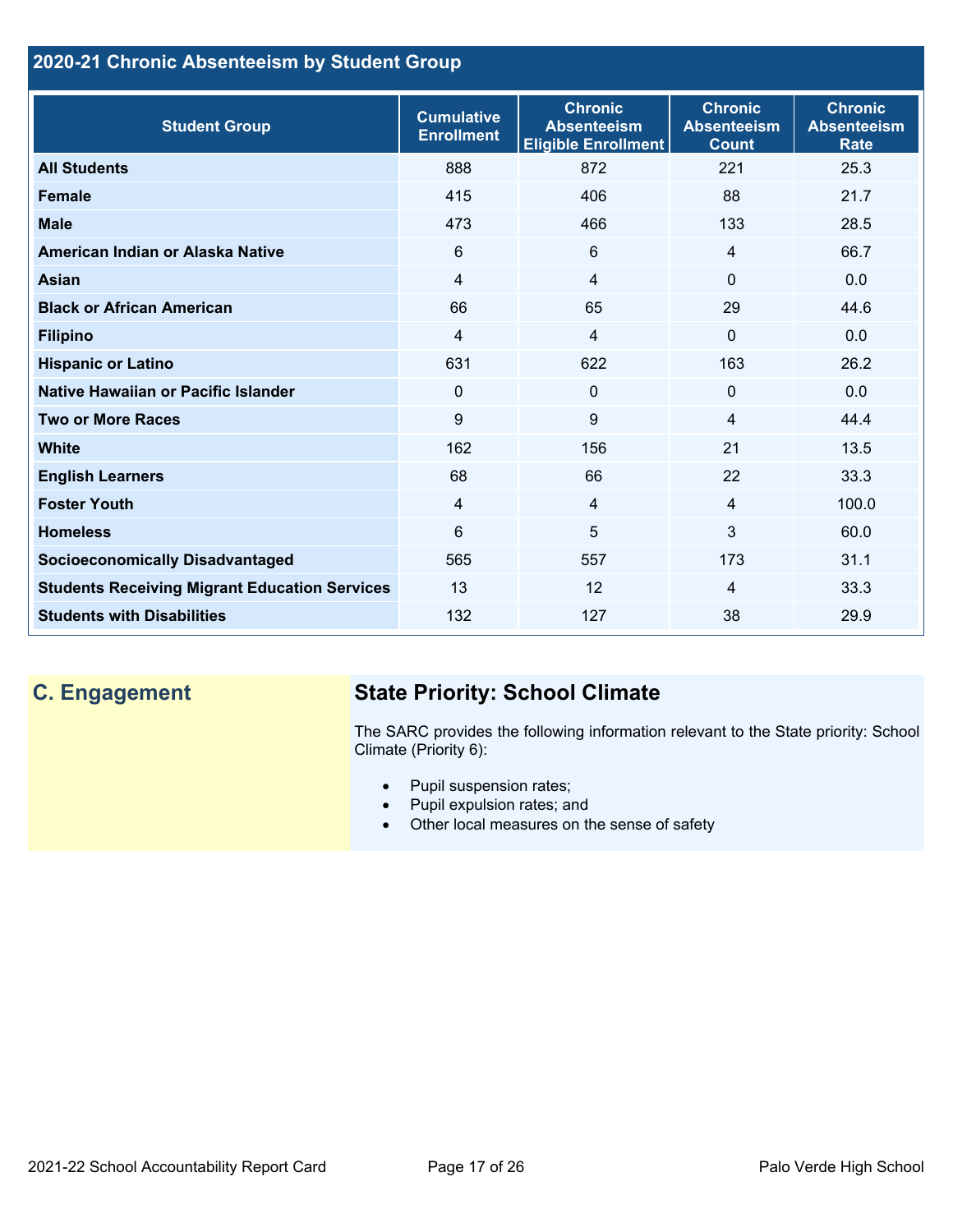### **Suspensions and Expulsions**

This table displays suspensions and expulsions data collected between July through June, each full school year respectively. Data collected during the 2020-21 school year may not be comparable to earlier years of this collection due to differences in learning mode instruction in response to the COVID-19 pandemic.

| <b>Subject</b>     | <b>School</b><br>2018-19 | <b>School</b><br>2020-21 | <b>District</b><br>2018-19 | <b>District</b><br>2020-21 | <b>State</b><br>2018-19 | <b>State</b><br>2020-21 |
|--------------------|--------------------------|--------------------------|----------------------------|----------------------------|-------------------------|-------------------------|
| <b>Suspensions</b> | 9.59                     | 0.00                     | 5.74                       | 0.11                       | 3.47                    | 0.20                    |
| <b>Expulsions</b>  | 1.10                     | 0.00                     | 0.37                       | 0.00                       | 0.08                    | 0.00                    |

This table displays suspensions and expulsions data collected between July through February, partial school year due to the COVID-19 pandemic. The 2019-2020 suspensions and expulsions rate data are not comparable to other year data because the 2019-2020 school year is a partial school year due to the COVID-19 crisis. As such, it would be inappropriate to make any comparisons in rates of suspensions and expulsions in the 2019-2020 school year compared to other school years.

| <b>Subject</b>     | <b>School</b><br>2019-20 | <b>District</b><br>2019-20 | <b>State</b><br>2019-20 |
|--------------------|--------------------------|----------------------------|-------------------------|
| <b>Suspensions</b> | 9.00                     | 3.07                       | 2.45                    |
| <b>Expulsions</b>  | 0.46                     | 0.08                       | 0.05                    |

### **2020-21 Suspensions and Expulsions by Student Group**

| <b>Student Group</b>                                 | <b>Suspensions Rate</b> | <b>Expulsions Rate</b> |
|------------------------------------------------------|-------------------------|------------------------|
| <b>All Students</b>                                  | 0.00                    | 0.00                   |
| <b>Female</b>                                        | 0.00                    | 0.00                   |
| <b>Male</b>                                          | 0.00                    | 0.00                   |
| American Indian or Alaska Native                     | 0.00                    | 0.00                   |
| <b>Asian</b>                                         | 0.00                    | 0.00                   |
| <b>Black or African American</b>                     | 0.00                    | 0.00                   |
| <b>Filipino</b>                                      | 0.00                    | 0.00                   |
| <b>Hispanic or Latino</b>                            | 0.00                    | 0.00                   |
| Native Hawaiian or Pacific Islander                  | 0.00                    | 0.00                   |
| <b>Two or More Races</b>                             | 0.00                    | 0.00                   |
| <b>White</b>                                         | 0.00                    | 0.00                   |
| <b>English Learners</b>                              | 0.00                    | 0.00                   |
| <b>Foster Youth</b>                                  | 0.00                    | 0.00                   |
| <b>Homeless</b>                                      | 0.00                    | 0.00                   |
| <b>Socioeconomically Disadvantaged</b>               | 0.00                    | 0.00                   |
| <b>Students Receiving Migrant Education Services</b> | 0.00                    | 0.00                   |
| <b>Students with Disabilities</b>                    | 0.00                    | 0.00                   |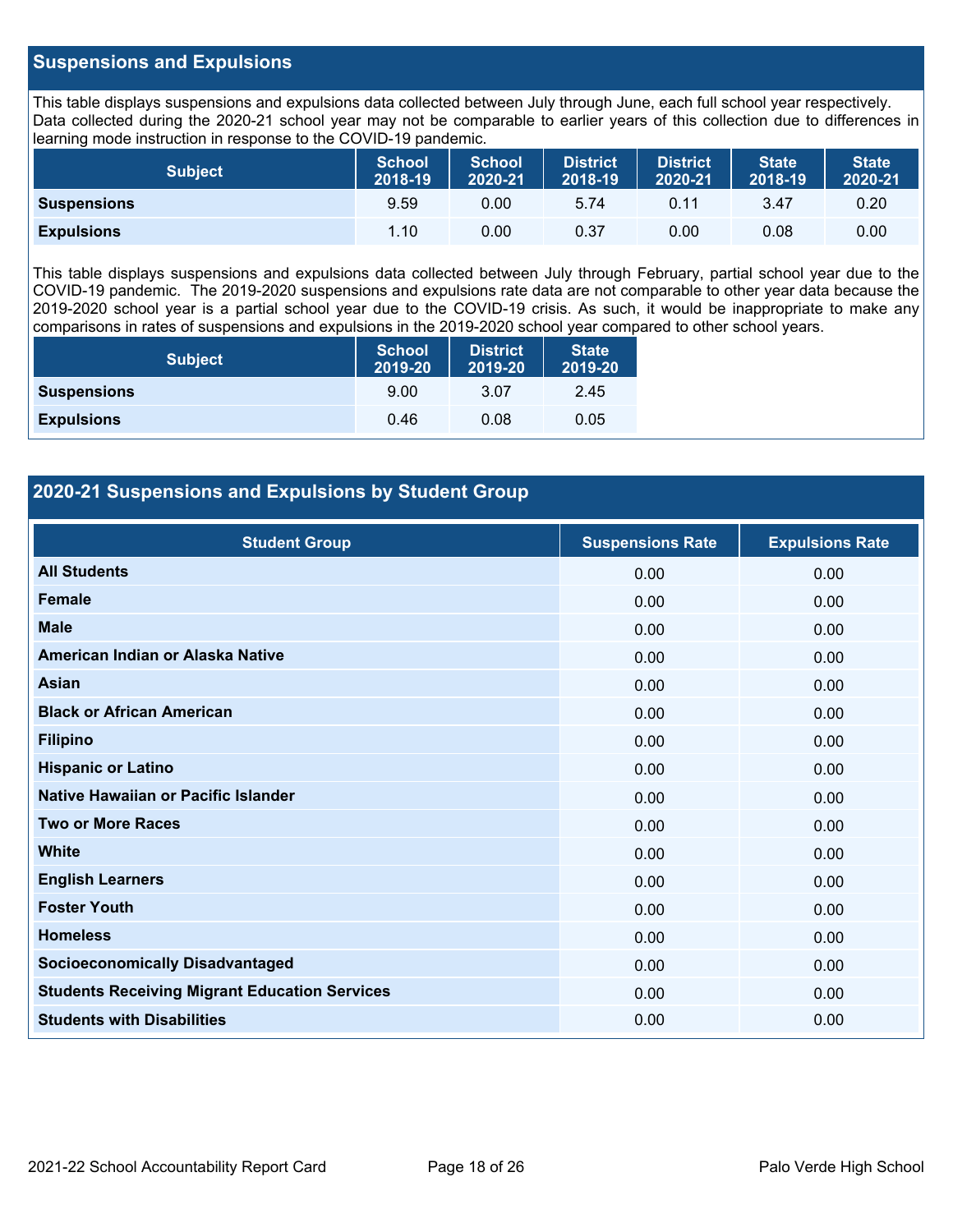### **2021-22 School Safety Plan**

A comprehensive school safety plan was initially developed for Palo Verde High School in collaboration with local law enforcement and fire-protection agencies and district administration to fulfill Senate Bill 187 requirements. Components of this plan include child-abuse reporting procedures, teacher notification and dangerous pupil procedures, disaster response procedures, procedures for safe arrival and departure from school, sexual harassment policy, and dress code policy. The most recent review, update and training associated with the school safety plan took place in January 2022. An updated copy of the School Site Safety Plan is available to the public at the Palo Verde Unified School District office and Palo Verde High School office.

The student handbook outlines school policies and procedures concerning emergency situations, school bus safety, campus behavior, first aid, illness, health issues and special services. Earthquake preparedness drills are conducted once each semester; fire drills are held once a quarter. All visitors are required to check in at the school office upon arrival as well as departure from the school.

### **2018-19 Secondary Average Class Size and Class Size Distribution**

This table displays the 2018-19 average class size and class size distribution. The columns titled "Number of Classes" indicates how many classes fall into each size category (a range of total students per classroom). At the secondary school level, this information is reported by subject area rather than grade level.

| <b>Subject</b>               | Average<br><b>Class</b><br><b>Size</b> | <b>1-22 Students</b> | Number of Classes with   Number of Classes with   Number of Classes with<br>23-32 Students | 33+ Students |
|------------------------------|----------------------------------------|----------------------|--------------------------------------------------------------------------------------------|--------------|
| <b>English Language Arts</b> | 21                                     | 18                   | 22                                                                                         | 4            |
| <b>Mathematics</b>           | 22                                     | 15                   | 20                                                                                         |              |
| <b>Science</b>               | 18                                     | 17                   | 10                                                                                         |              |
| <b>Social Science</b>        | 24                                     | 12                   | 10                                                                                         | 10           |

### **2019-20 Secondary Average Class Size and Class Size Distribution**

This table displays the 2019-20 average class size and class size distribution. The columns titled "Number of Classes" indicates how many classes fall into each size category (a range of total students per classroom). At the secondary school level, this information is reported by subject area rather than grade level.

| <b>Subject</b>               | Average<br><b>Class</b><br><b>Size</b> | <b>1-22 Students</b> | Number of Classes with   Number of Classes with   Number of Classes with<br>23-32 Students | 33+ Students |
|------------------------------|----------------------------------------|----------------------|--------------------------------------------------------------------------------------------|--------------|
| <b>English Language Arts</b> | 20                                     | 28                   | 15                                                                                         | 4            |
| <b>Mathematics</b>           | 22                                     | 18                   | 11                                                                                         | 5            |
| <b>Science</b>               | 19                                     | 14                   | 9                                                                                          |              |
| <b>Social Science</b>        | 22                                     | 10                   | 9                                                                                          | g            |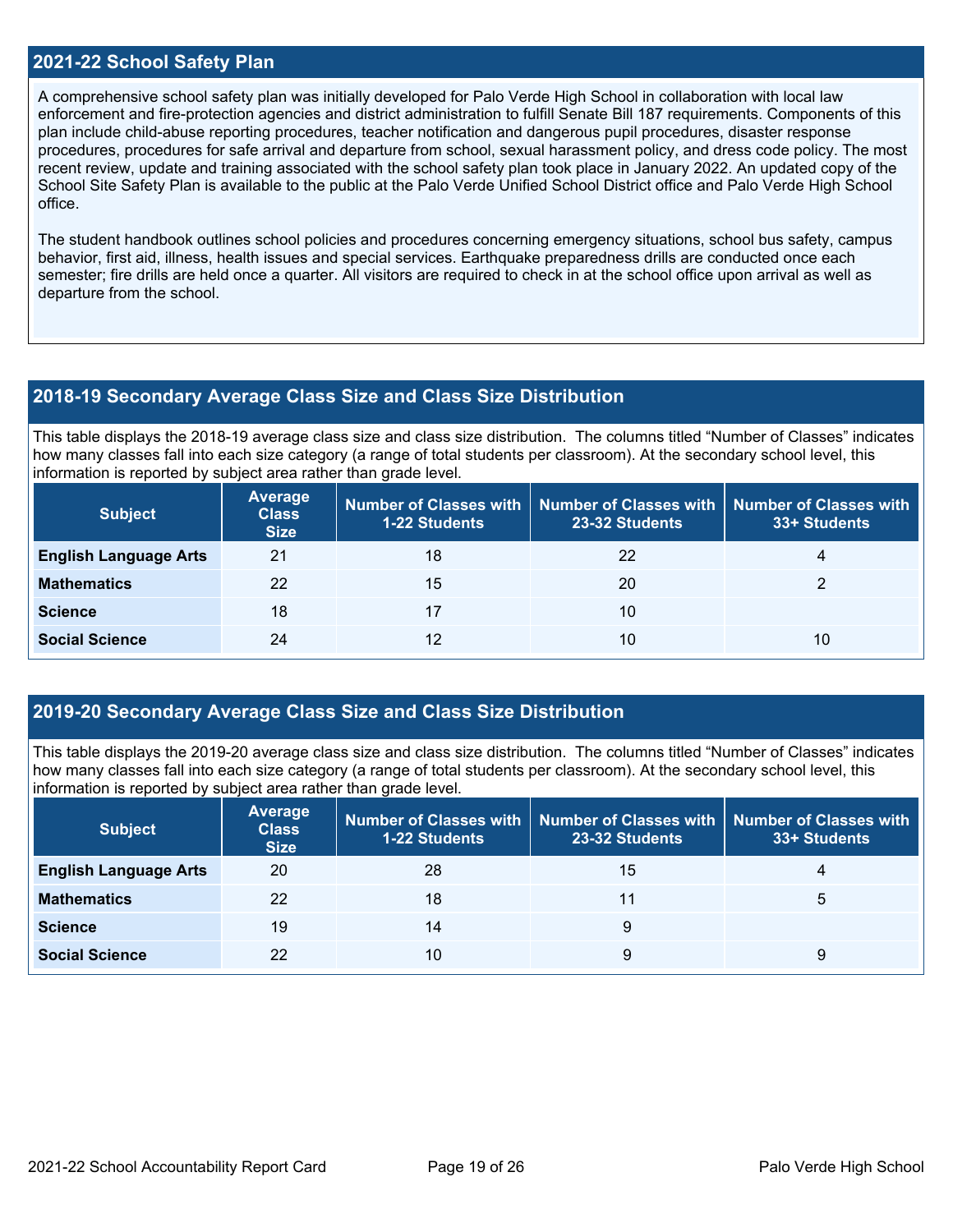### **2020-21 Secondary Average Class Size and Class Size Distribution**

This table displays the 2020-21 average class size and class size distribution. The columns titled "Number of Classes" indicates how many classes fall into each size category (a range of total students per classroom). At the secondary school level, this information is reported by subject area rather than grade level.

| <b>Subject</b>               | <b>Average</b><br><b>Class</b><br><b>Size</b> | <b>1-22 Students</b> | Number of Classes with   Number of Classes with  <br>23-32 Students | <b>Number of Classes with</b><br>33+ Students |
|------------------------------|-----------------------------------------------|----------------------|---------------------------------------------------------------------|-----------------------------------------------|
| <b>English Language Arts</b> | 12                                            | 83                   |                                                                     |                                               |
| <b>Mathematics</b>           | 11                                            | 69                   |                                                                     |                                               |
| <b>Science</b>               | 10                                            | 38                   |                                                                     |                                               |
| <b>Social Science</b>        | 12                                            | 57                   |                                                                     |                                               |

### **2020-21 Ratio of Pupils to Academic Counselor**

This table displays the ratio of pupils to Academic Counselor. One full time equivalent (FTE) equals one staff member working full time; one FTE could also represent two staff members who each work 50 percent of full time.

| <b>Title</b>                        | <b>Ratio</b> |
|-------------------------------------|--------------|
| <b>Pupils to Academic Counselor</b> | 213.5        |

### **2020-21 Student Support Services Staff**

This table displays the number of FTE support staff assigned to this school. One full time equivalent (FTE) equals one staff member working full time; one FTE could also represent two staff members who each work 50 percent of full time.

| <b>Title</b>                                                         | <b>Number of FTE Assigned to School</b> |
|----------------------------------------------------------------------|-----------------------------------------|
| <b>Counselor (Academic, Social/Behavioral or Career Development)</b> | 4                                       |
| Library Media Teacher (Librarian)                                    | 0                                       |
| <b>Library Media Services Staff (Paraprofessional)</b>               | 0                                       |
| <b>Psychologist</b>                                                  | 0                                       |
| <b>Social Worker</b>                                                 | 0                                       |
| <b>Speech/Language/Hearing Specialist</b>                            | 0                                       |
| <b>Resource Specialist (non-teaching)</b>                            | 0                                       |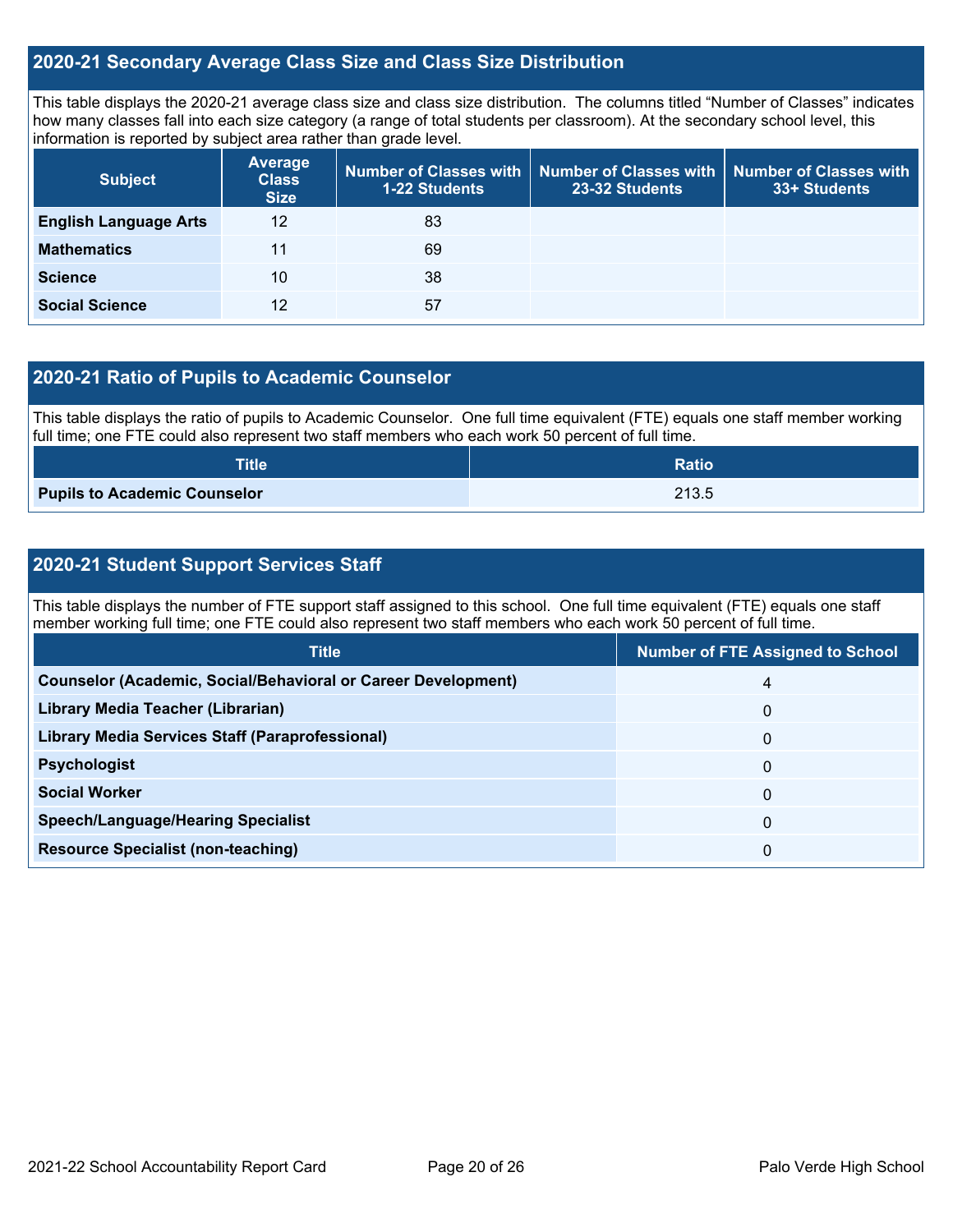### **2019-20 Expenditures Per Pupil and School Site Teacher Salaries**

This table displays the 2019-20 expenditures per pupil and average teach salary for this school. Cells with N/A values do not require data.

| <b>Level</b>                                         | <b>Total</b><br><b>Expenditures</b><br><b>Per Pupil</b> | <b>Expenditures</b><br><b>Per Pupil</b><br>(Restricted) | <b>Expenditures</b><br><b>Per Pupil</b><br>(Unrestricted) | Average<br><b>Teacher</b><br><b>Salary</b> |
|------------------------------------------------------|---------------------------------------------------------|---------------------------------------------------------|-----------------------------------------------------------|--------------------------------------------|
| <b>School Site</b>                                   | \$7,959                                                 | \$429                                                   | \$7,530                                                   | \$83,350                                   |
| <b>District</b>                                      | N/A                                                     | N/A                                                     | \$9.402                                                   | \$78,902                                   |
| <b>Percent Difference - School Site and District</b> | N/A                                                     | N/A                                                     | $-22.1$                                                   | 5.5                                        |
| <b>State</b>                                         |                                                         |                                                         | \$8.444                                                   | \$77,042                                   |
| <b>Percent Difference - School Site and State</b>    | N/A                                                     | N/A                                                     | $-11.4$                                                   | 7.9                                        |

### **2020-21 Types of Services Funded**

Palo Verde High School provides a number of supplemental services to support and assist students. Small group tutoring is available after school with certificated teachers to assist students. A career center is open three hours each day to assist students in planning for college and careers. The career center also is a place for military recruiters to meet with students.

### **2019-20 Teacher and Administrative Salaries**

This table displays the 2019-20 Teacher and Administrative salaries. For detailed information on salaries, see the CDE Certification Salaries & Benefits web page at<http://www.cde.ca.gov/ds/fd/cs/>.

| Category                                             | <b>District</b><br><b>Amount</b> | <b>State Average</b><br>for Districts<br>in Same Category |
|------------------------------------------------------|----------------------------------|-----------------------------------------------------------|
| <b>Beginning Teacher Salary</b>                      | \$53,195                         | \$48,119                                                  |
| <b>Mid-Range Teacher Salary</b>                      | \$83,296                         | \$74,665                                                  |
| <b>Highest Teacher Salary</b>                        | \$107,430                        | \$98,160                                                  |
| <b>Average Principal Salary (Elementary)</b>         | \$114,716                        | \$118,542                                                 |
| <b>Average Principal Salary (Middle)</b>             | \$0                              | \$125,068                                                 |
| <b>Average Principal Salary (High)</b>               | \$138,930                        | \$133,516                                                 |
| <b>Superintendent Salary</b>                         | \$195,000                        | \$194,199                                                 |
| <b>Percent of Budget for Teacher Salaries</b>        | 30%                              | 31%                                                       |
| <b>Percent of Budget for Administrative Salaries</b> | 5%                               | 6%                                                        |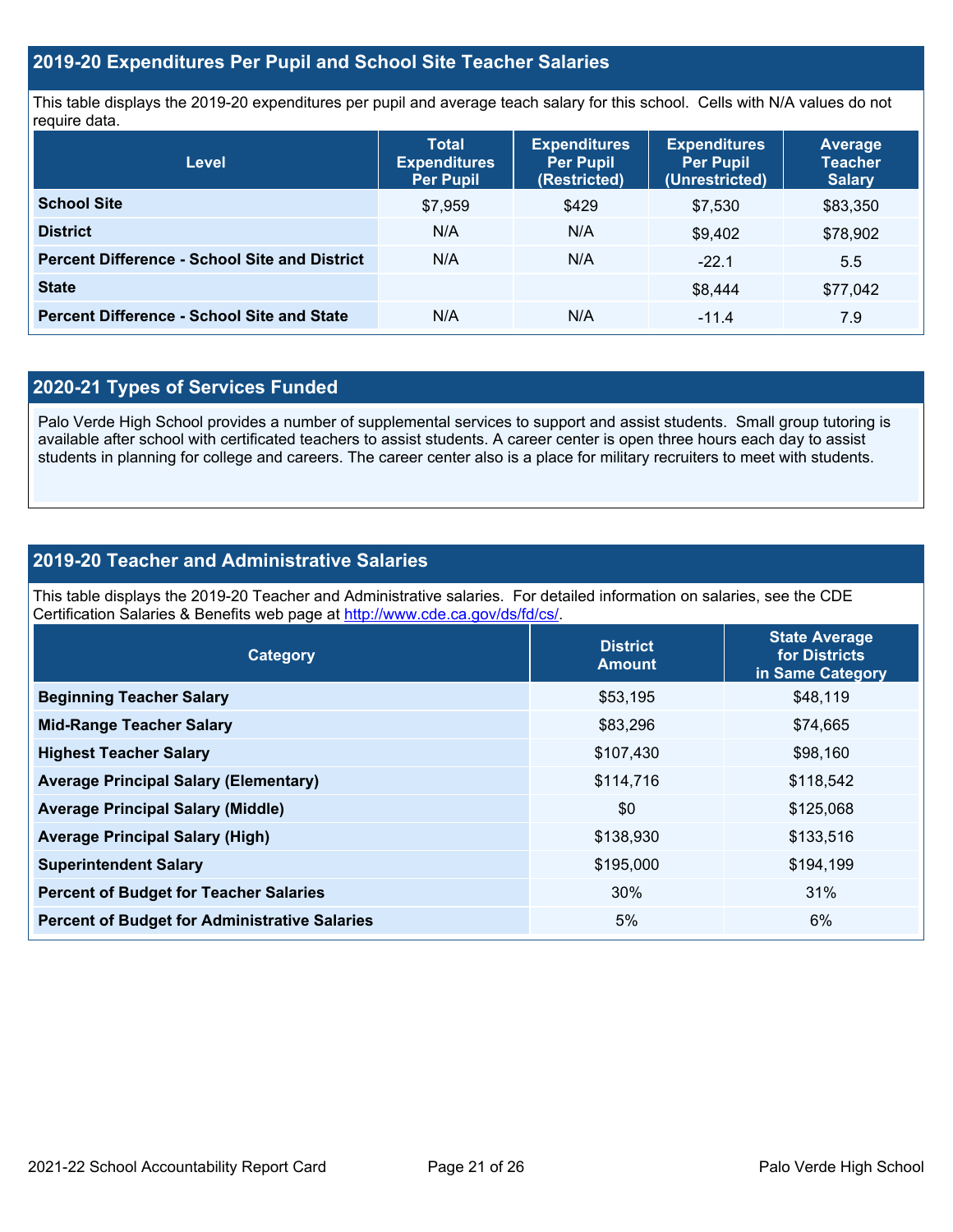### **2020-21 Advanced Placement (AP) Courses**

This table displays the percent of student in AP courses at this school.

### **Percent of Students in AP Courses** 8.3

This table displays the number of AP courses offered at this school where there are student course enrollments of at least one student.

| <b>Subject</b>                  | <b>Number of AP Courses Offered</b> |
|---------------------------------|-------------------------------------|
| <b>Computer Science</b>         | 0                                   |
| <b>English</b>                  | 4                                   |
| <b>Fine and Performing Arts</b> | 0                                   |
| <b>Foreign Language</b>         | 0                                   |
| <b>Mathematics</b>              | $\overline{2}$                      |
| <b>Science</b>                  | $\overline{2}$                      |
| <b>Social Science</b>           | 2                                   |
| <b>Total AP Courses Offered</b> | 10                                  |

### **Professional Development**

Professional development for staff takes many different forms. Professional development days are outside the contracted days for which the staff is paid to attend and participate. Teachers are also sent to conferences outside of the District to better further the knowledge in their subject matter, or professional presentations are brought to the district for the staff. All staff members also participate in weekly professional learning community (PLC) meetings. These meetings are used for analyzing what is happening in the classroom; data is received through periodic testing as students move through the curriculum. During the 2016-17 school year, many of the days were utilized to focus on attendance data, writing and Lexile reading scores. During the 2017-18 school year, the professional development focus was on Direct Interactive Instruction, including the coaching cycle. During the 2018-19 school year, the focus on Direct Interactive Instruction continued with differentiated training for Year 1 and Year 2 participants. During the 19-20 school year, the focus for professional development has been on deconstruction of standards, Direct Interactive Instruction and curriculum training in English and Mathematics. During the 20-21 school year, the focus for professional development has been on ELD integration within English and Social Science, Virtual Learning trainings and Universal Design for Learning. During the 21-22 school year, the focus for professional development has continued with a focus on Corrective Reading, Universal Design for Learning, Virtual Learning trainings and ELD integration with Mathematics, Science and Social Science.

This table displays the number of school days dedicated to staff development and continuous improvement.

| <b>Subject</b>                                                                  | $\vert$ 2019-20 2020-21 2021-22 |    |
|---------------------------------------------------------------------------------|---------------------------------|----|
| Number of school days dedicated to Staff Development and Continuous Improvement |                                 | 10 |

# **Palo Verde Unified School District 2020-21 Local Accountability Report Card (LARC) Addendum**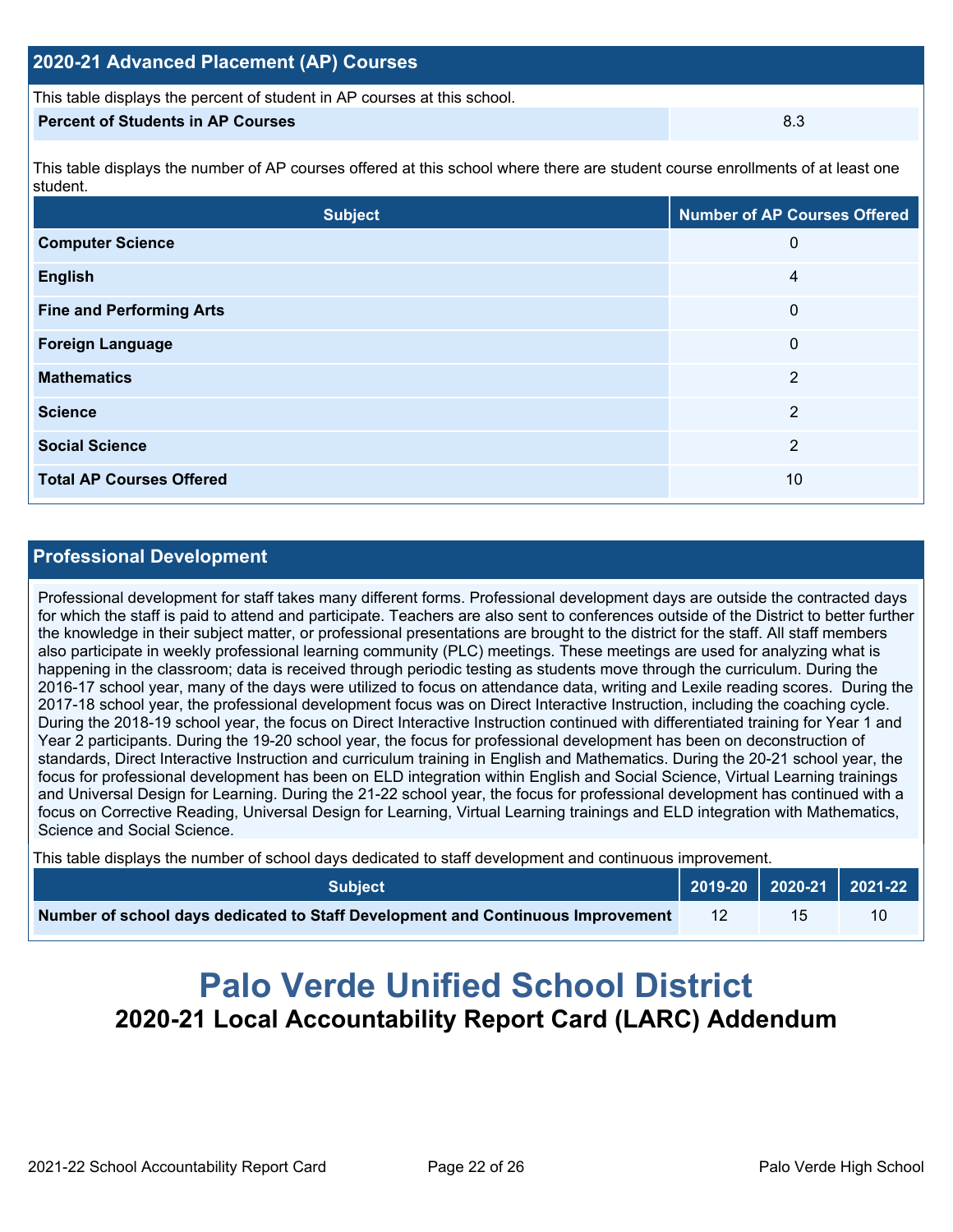## **Local Accountability Report Card (LARC) Addendum**

**2020-21 Local Accountability Report Card (LARC) Addendum Overview**



On July 14, 2021, the California State Board of Education (SBE) determined that the California Department of Education (CDE) will use the SARC as the mechanism to conduct a one-time data collection of the LEA-level aggregate test results of all school's local assessments administered during the 2020–2021 school year in order to meet the federal Every Students Succeeds Act (ESSA) reporting requirement for the Local Educational Agency Accountability Report Cards (LARCs).

Each local educational agency (LEA) is responsible for preparing and posting their annual LARC in accordance with the federal ESSA. As a courtesy, the CDE prepares and posts the LARCs on behalf of all LEAs.

Only for the 2020–2021 school year and the 2020–2021 LARCs, LEAs are required to report their aggregate local assessments test results at the LEA-level to the CDE by populating the tables below via the SARC. These data will be used to meet the LEAs' federal requirement for their LARCs. Note that it is the responsibility of the school and LEA to ensure that all student privacy and suppression rules are in place when reporting data in Tables 3 and 4 in the Addendum, as applicable.

The tables below are not part of the SBE approved 2020–2021 SARC template but rather are the mechanism by which these required data will be collected from LEAs.

For purposes of the LARC and the following tables, an LEA is defined as a school district, a county office of education, or a direct funded charter school.

| 2021-22 District Contact Information |                                    |  |  |  |
|--------------------------------------|------------------------------------|--|--|--|
| <b>District Name</b>                 | Palo Verde Unified School District |  |  |  |
| <b>Phone Number</b>                  | (760) 922-4164                     |  |  |  |
| Superintendent                       | Tracie Kern                        |  |  |  |
| <b>Email Address</b>                 | tracie.kern@pvusd.us               |  |  |  |
| <b>District Website Address</b>      | www.pvusd.us                       |  |  |  |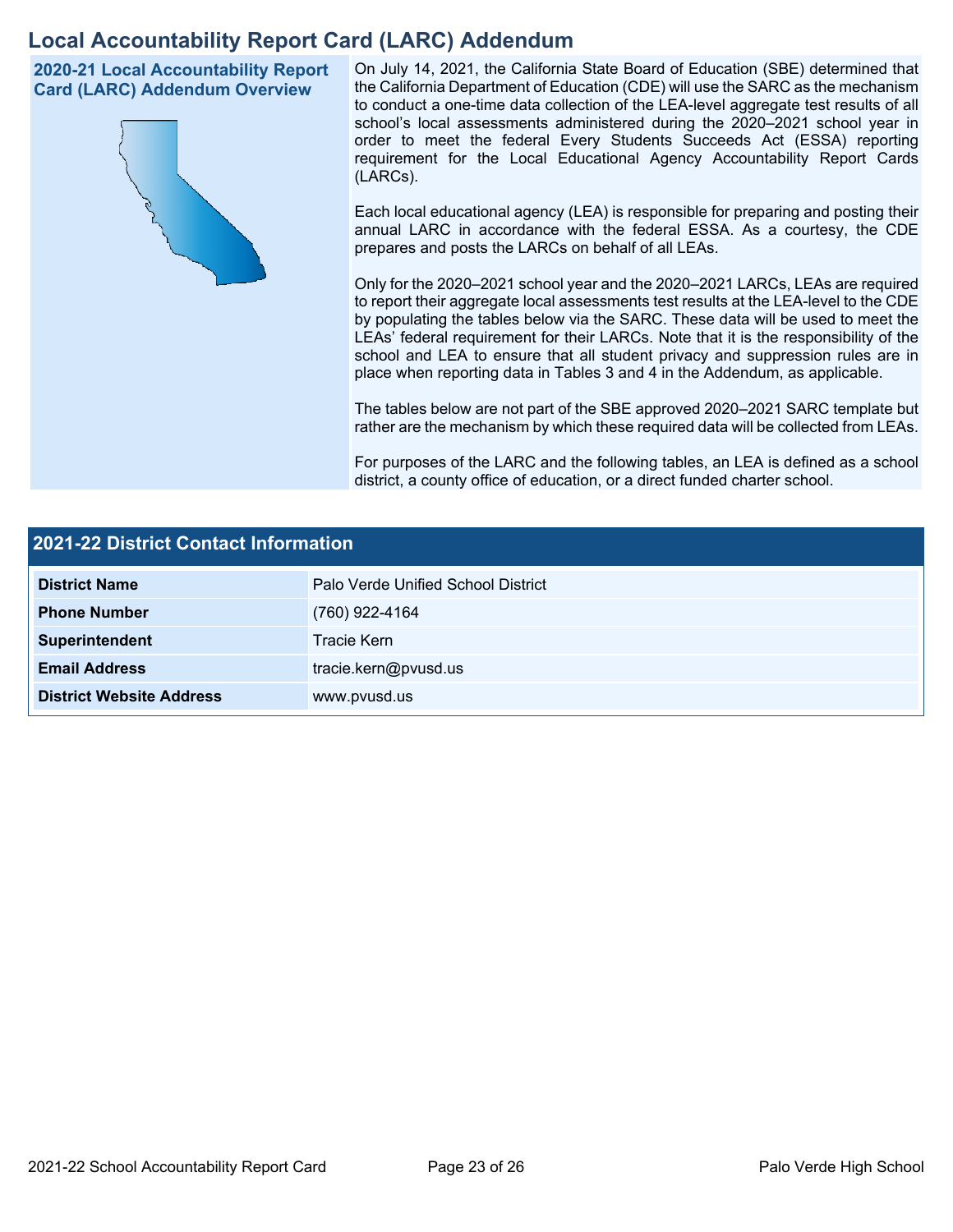### **2020-21 CAASPP Test Results in ELA by Student Group**

This table displays CAASPP test results in ELA by student group for students grades three through eight and grade eleven taking and completing a state-administered assessment. The CDE will populate this table for schools in cases where the school administered the CAASPP assessment. In cases where the school administered a local assessment instead of CAASPP, the CDE will populate this table with "NT" values, meaning this school did not test students using the CAASPP. See the local assessment(s) table for more information.

| <b>CAASPP</b><br><b>Student Groups</b>               | <b>CAASPP</b><br><b>Total</b><br><b>Enrollment</b> | <b>CAASPP</b><br><b>Number</b><br><b>Tested</b> | <b>CAASPP</b><br><b>Percent</b><br><b>Tested</b> | <b>CAASPP</b><br><b>Percent</b><br><b>Not Tested</b> | <b>CAASPP</b><br><b>Percent</b><br><b>Met or</b><br><b>Exceeded</b> |
|------------------------------------------------------|----------------------------------------------------|-------------------------------------------------|--------------------------------------------------|------------------------------------------------------|---------------------------------------------------------------------|
| <b>All Students</b>                                  | 1527                                               | 5                                               | 0.33                                             | 99.67                                                | $\overline{\phantom{m}}$                                            |
| <b>Female</b>                                        | 733                                                | $\overline{2}$                                  | 0.27                                             | 99.73                                                |                                                                     |
| <b>Male</b>                                          | 794                                                | 3                                               | 0.38                                             | 99.62                                                | --                                                                  |
| American Indian or Alaska Native                     | --                                                 | $\overline{\phantom{a}}$                        | $- -$                                            | $\overline{\phantom{a}}$                             | $\qquad \qquad \qquad -$                                            |
| <b>Asian</b>                                         |                                                    |                                                 |                                                  |                                                      |                                                                     |
| <b>Black or African American</b>                     | 131                                                | $\Omega$                                        | 0.00                                             | 100.00                                               |                                                                     |
| <b>Filipino</b>                                      |                                                    | $\qquad \qquad -$                               | $- -$                                            |                                                      |                                                                     |
| <b>Hispanic or Latino</b>                            | 1098                                               | 3                                               | 0.27                                             | 99.73                                                |                                                                     |
| <b>Native Hawaiian or Pacific Islander</b>           | --                                                 | $\overline{\phantom{m}}$                        | $\overline{\phantom{m}}$                         | --                                                   |                                                                     |
| <b>Two or More Races</b>                             | 32                                                 | 0                                               | 0.00                                             | 100.00                                               |                                                                     |
| <b>White</b>                                         | 241                                                | $\overline{2}$                                  | 0.83                                             | 99.17                                                | $\qquad \qquad -$                                                   |
| <b>English Learners</b>                              | 146                                                | $\mathbf{1}$                                    | 0.68                                             | 99.32                                                |                                                                     |
| <b>Foster Youth</b>                                  | 26                                                 | $\mathbf 0$                                     | 0.00                                             | 100.00                                               |                                                                     |
| <b>Homeless</b>                                      | $-\!$ $\!-$                                        | $-\!$ $\!-$                                     | $\overline{\phantom{a}}$                         | $\qquad \qquad \qquad -$                             | --                                                                  |
| <b>Military</b>                                      | $\mathbf 0$                                        | 0                                               | $\mathbf 0$                                      | 0                                                    | $\mathbf 0$                                                         |
| <b>Socioeconomically Disadvantaged</b>               | 1183                                               | $\overline{4}$                                  | 0.34                                             | 99.66                                                | $\hspace{0.05cm}$                                                   |
| <b>Students Receiving Migrant Education Services</b> | 11                                                 | 0                                               | 0.00                                             | 100.00                                               |                                                                     |
| <b>Students with Disabilities</b>                    | 208                                                | 5                                               | 2.40                                             | 97.60                                                |                                                                     |